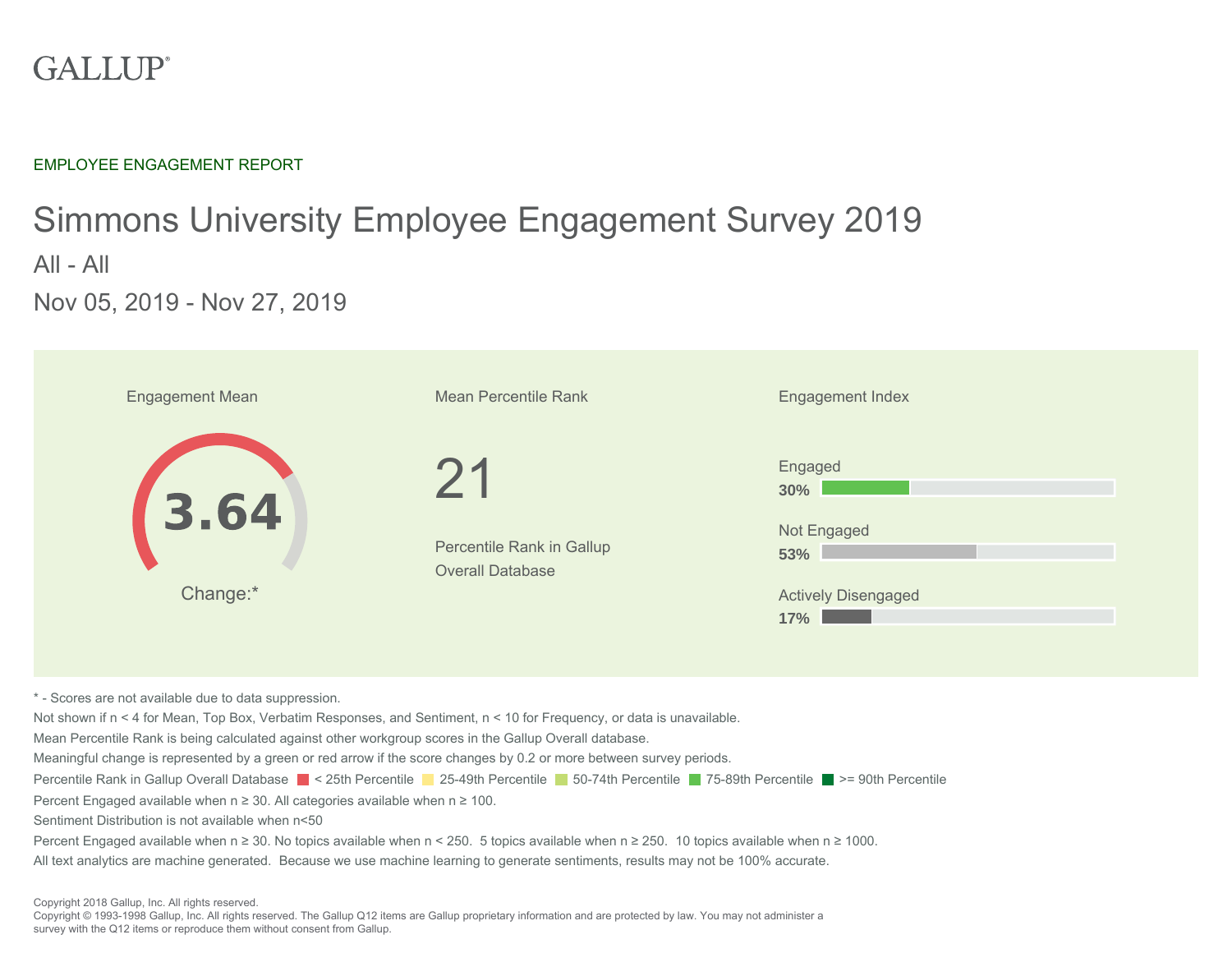| Q12 Mean                                                                                                                                                                                          |                | <b>Total N</b>      | <b>Engagement Mean</b>                     |                                          |                                           | Engagement Index                                                                              |
|---------------------------------------------------------------------------------------------------------------------------------------------------------------------------------------------------|----------------|---------------------|--------------------------------------------|------------------------------------------|-------------------------------------------|-----------------------------------------------------------------------------------------------|
| The Gallup Q12 score represents the average, combined score of the<br>12 elements that measure employee engagement. Each element has 659<br>consistently been linked to better business outcomes. |                |                     |                                            |                                          |                                           | Engaged: 30% Not Engaged: 53%<br>Actively Disengaged: 17%                                     |
|                                                                                                                                                                                                   | <b>Total N</b> | <b>Current Mean</b> | <b>Frequency Distribution</b><br>1 2 3 4 5 | Mean Percentile Rank<br>- Gallup Overall | Company<br>Overall<br><b>Current Mean</b> | Mean Percentile Rank<br>- Industry - Education<br>- Postsecondary/<br><b>Higher Education</b> |
| Q00: On a five-point scale, where 5 means extremely<br>satisfied and 1 means extremely dissatisfied, how<br>satisfied are you with your organization as a place to<br>work?                       | 655            | 3.39                | 1:5% 2:13% 3:33% 4:36% 5:13%               | 11                                       | 3.39                                      | 19                                                                                            |
| Q01: I know what is expected of me at work.                                                                                                                                                       | 657            | 4.15                | 1:2% 2:4% 3:13% 4:40% 5:41%                | 22                                       | 4.15                                      | 35                                                                                            |
| Q02: I have the materials and equipment I need to do<br>my work right.                                                                                                                            | 654            | 3.65                | 1:5% 2:12% 3:22% 4:33% 5:27%               | 19                                       | 3.65                                      | 23                                                                                            |
| Q03: At work, I have the opportunity to do what I do<br>best every day.                                                                                                                           | 650            | 3.72                | 1:5% 2:10% 3:21% 4:34% 5:29%               | 22                                       | 3.72                                      | 33                                                                                            |
| Q04: In the last seven days, I have received<br>recognition or praise for doing good work.                                                                                                        | 609            | 2.97                | 1:28% 2:12% 3:16% 4:22% 5:22%              | 17                                       | 2.97                                      | 29                                                                                            |
| Q05: My supervisor, or someone at work, seems to<br>care about me as a person.                                                                                                                    | 638            | 4.01                | 1:8% 2:6% 3:13% 4:25% 5:49%                | 34                                       | 4.01                                      | 41                                                                                            |
| Q06: There is someone at work who encourages my<br>development.                                                                                                                                   | 639            | 3.66                | 1:10% 2:11% 3:18% 4:27% 5:35%              | 28                                       | 3.66                                      | 42                                                                                            |
| Q07: At work, my opinions seem to count.                                                                                                                                                          | 644            | 3.57                | 1:10% 2:11% 3:20% 4:32% 5:28%              | 30                                       | 3.57                                      | 44                                                                                            |
| Q08: The mission or purpose of my organization<br>makes me feel my job is important.                                                                                                              | 656            | 3.88                | 1:5% 2:9% 3:19% 4:29% 5:39%                | 32                                       | 3.88                                      | 48                                                                                            |
| Q09: My colleagues are committed to doing quality<br>work.                                                                                                                                        | 643            | 4.12                | 1:3% 2:6% 3:14% 4:31% 5:46%                | 44                                       | 4.12                                      | 53                                                                                            |
| Q10: I have a best friend at work.                                                                                                                                                                | 573            | 2.69                | 1:31% 2:17% 3:21% 4:16% 5:15%              | 8                                        | 2.69                                      | 22                                                                                            |
| Q11: In the last six months, someone at work has<br>talked to me about my progress.                                                                                                               | 617            | 3.52                | 1:14% 2:9% 3:18% 4:26% 5:32%               | 25                                       | 3.52                                      | 42                                                                                            |
| Q12: This last year, I have had opportunities at work<br>to learn and grow.                                                                                                                       | 630            | 3.73                | 1:9% 2:10% 3:15% 4:32% 5:35%               | 25                                       | 3.73                                      | 37                                                                                            |

Copyright 2018 Gallup, Inc. All rights reserved.

Copyright © 1993-1998 Gallup, Inc. All rights reserved. The Gallup Q12 items are Gallup proprietary information and are protected by law. You may not administer a survey with the Q12 items or reproduce them without consent from Gallup.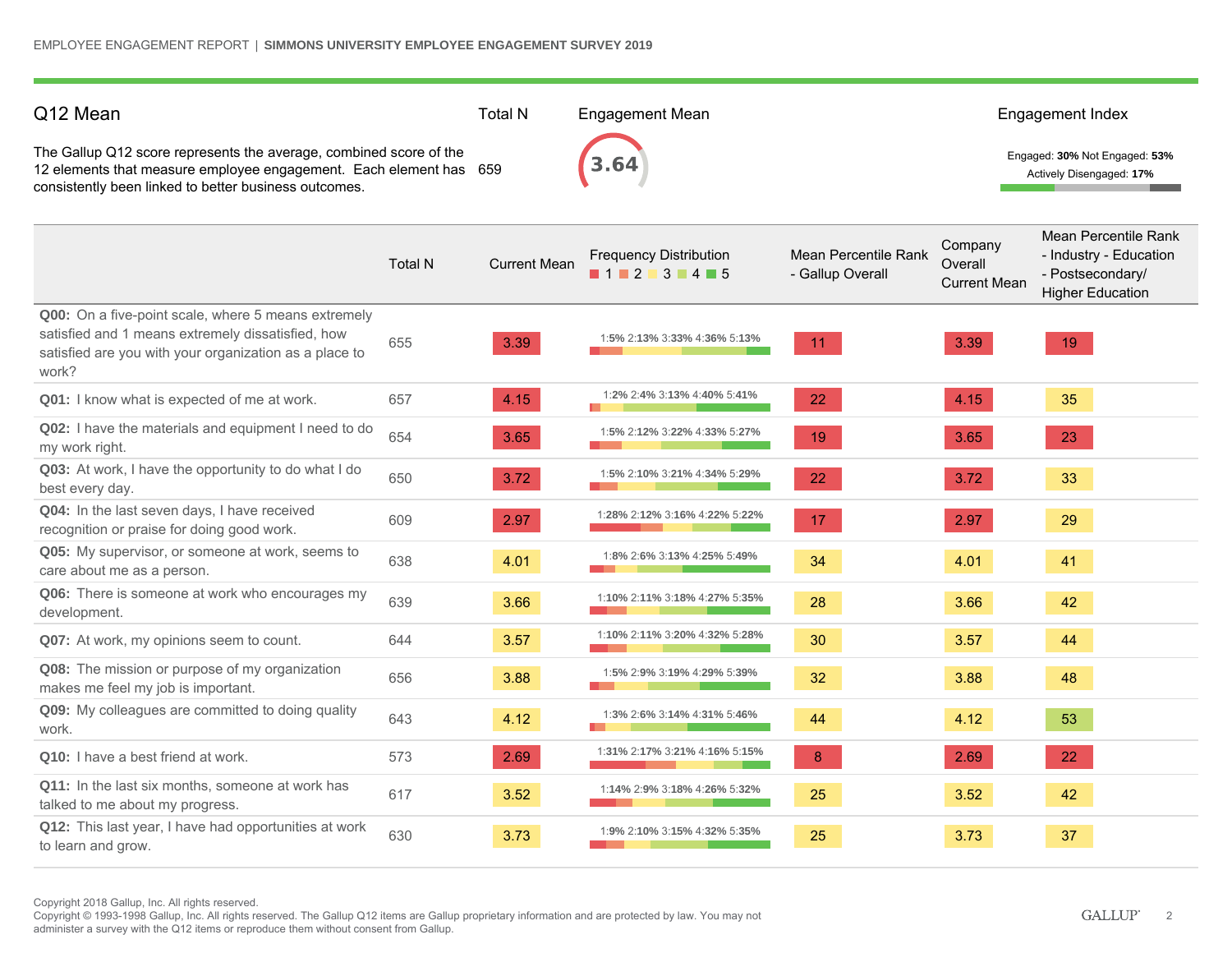### My organization treasures diverse opinions and ideas.

| Total N | Current Mean | <b>Frequency Distribution</b><br>$1 \cdot 2 \cdot 3 \cdot 4 \cdot 5$ | Mean Percentile Rank - Gallup<br>Overall | Company Overall<br>Current Mean | Mean Percentile Rank - Industry<br>- Education - Postsecondary/<br><b>Higher Education</b> |
|---------|--------------|----------------------------------------------------------------------|------------------------------------------|---------------------------------|--------------------------------------------------------------------------------------------|
| 636     | 3.47         | 1:9% 2:12% 3:26% 4:30% 5:23%                                         | 23                                       | 3.47                            |                                                                                            |

Employees in this organization are treated with respect and dignity.

| Total N | Current Mean | <b>Frequency Distribution</b><br>1 2 3 4 5 | Mean Percentile Rank - Gallup<br>Overall | Company Overall<br><b>Current Mean</b> | Mean Percentile Rank - Industry<br>- Education - Postsecondary/<br><b>Higher Education</b> |
|---------|--------------|--------------------------------------------|------------------------------------------|----------------------------------------|--------------------------------------------------------------------------------------------|
| 643     | 3.48         | 1:7% 2:14% 3:26% 4:30% 5:23%               | 19                                       | 3.48                                   |                                                                                            |

Everyone at this organization is treated fairly regardless of ethnic background, race, gender, age, disability, or other differences not related to job performance.

| <b>Total N</b> | Current Mean | <b>Frequency Distribution</b><br>$1 \cdot 2 \cdot 3 \cdot 4 \cdot 5$ | Mean Percentile Rank - Gallup<br>Overall | Company Overall<br>Current Mean | Mean Percentile Rank - Industry<br>- Education - Postsecondary/<br><b>Higher Education</b> |
|----------------|--------------|----------------------------------------------------------------------|------------------------------------------|---------------------------------|--------------------------------------------------------------------------------------------|
| 591            | 3.71         | 1:8% 2:9% 3:18% 4:32% 5:32%                                          | 32                                       | 3.71                            |                                                                                            |

My supervisor creates an environment that is trusting and open.

| <b>Total N</b> | Current Mean | <b>Frequency Distribution</b><br>1 1 2 3 4 5 | Mean Percentile Rank - Gallup<br>Overall | Company Overall<br>Current Mean | Mean Percentile Rank - Industry<br>- Education - Postsecondary/<br><b>Higher Education</b> |
|----------------|--------------|----------------------------------------------|------------------------------------------|---------------------------------|--------------------------------------------------------------------------------------------|
| 642            | 3.86         | 1:7% 2:8% 3:16% 4:29% 5:40%                  | 31                                       | 3.86                            |                                                                                            |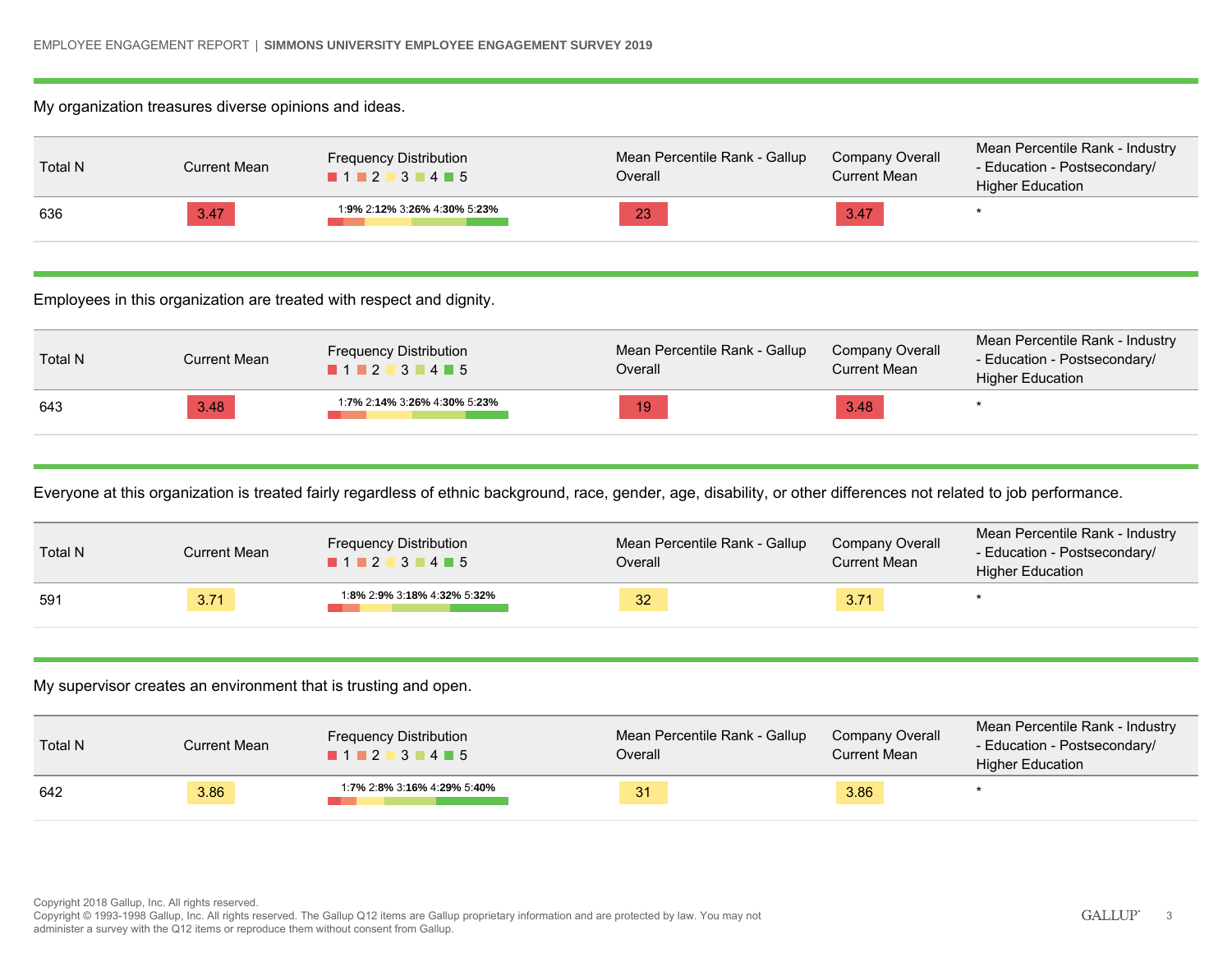I have the same opportunities for advancement as other fellow employees at my organization with similar experience and performance levels.

| Total N | Current Mean | <b>Frequency Distribution</b><br>$1$ 2 3 4 5 | Mean Percentile Rank - Gallup<br>Overall | <b>Company Overall</b><br>Current Mean | Mean Percentile Rank - Industry<br>- Education - Postsecondary/<br><b>Higher Education</b> |
|---------|--------------|----------------------------------------------|------------------------------------------|----------------------------------------|--------------------------------------------------------------------------------------------|
| 581     | 3.39         | 1:13% 2:14% 3:20% 4:27% 5:26%                |                                          | 3.39                                   |                                                                                            |

I always trust my organization to be fair to everyone.

| <b>Total N</b> | Current Mean | <b>Frequency Distribution</b><br>$1$ 2 3 4 5 | Mean Percentile Rank - Gallup<br>Overall | Company Overall<br><b>Current Mean</b> | Mean Percentile Rank - Industry<br>- Education - Postsecondary/<br><b>Higher Education</b> |
|----------------|--------------|----------------------------------------------|------------------------------------------|----------------------------------------|--------------------------------------------------------------------------------------------|
| 632            | 2.98         | 1:17% 2:20% 3:25% 4:22% 5:15%                | 13                                       | 2.98                                   |                                                                                            |

I feel like a valued member of my team.

| Total N | Current Mean | <b>Frequency Distribution</b><br>$\blacksquare$ 1 $\blacksquare$ 2 $\blacksquare$ 3 $\blacksquare$ 4 $\blacksquare$ 5 | Mean Percentile Rank - Gallup<br>Overall | Company Overall<br>Current Mean | Mean Percentile Rank - Industry<br>- Education - Postsecondary/<br><b>Higher Education</b> |
|---------|--------------|-----------------------------------------------------------------------------------------------------------------------|------------------------------------------|---------------------------------|--------------------------------------------------------------------------------------------|
| 653     | 3.68         | 1:8% 2:10% 3:19% 4:31% 5:31%                                                                                          |                                          | 3.68                            |                                                                                            |

In the past four months, has Simmons University leadership communicated with employees about diversity and inclusion in the workplace?

| <b>Respondents</b> | 0/2<br>Yes | <b>Frequency Distribution</b> |
|--------------------|------------|-------------------------------|
| 655                | 90%        | Yes: 90%<br>10%<br>VIU.       |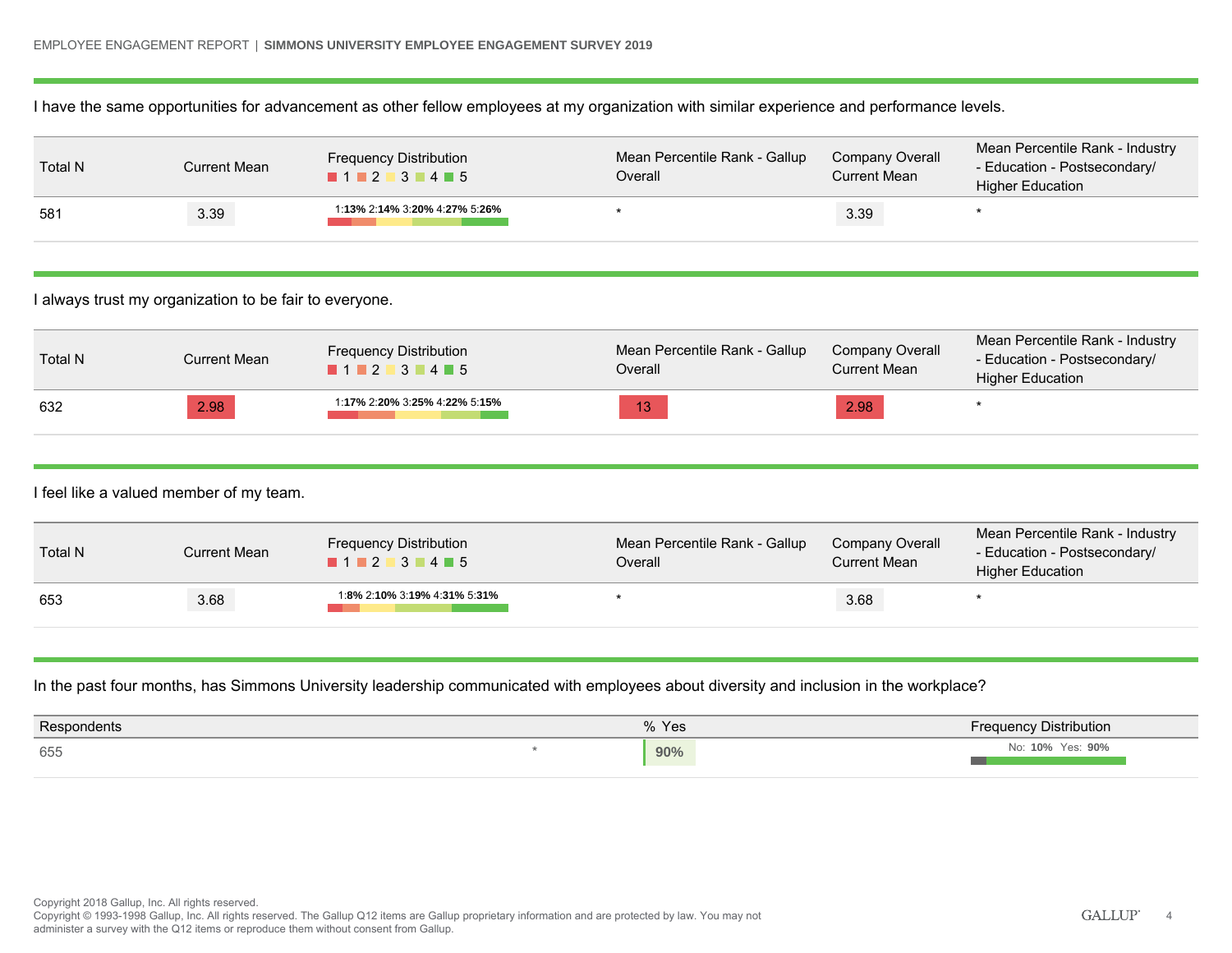Please imagine a ladder with steps numbered from zero at the bottom to ten at the top. The top of the ladder represents the best possible life for you and the bottom of the ladder represents the worst possible life for you. On which step of the ladder would you say you personally feel you stand at this time?

|                           |       |                 | 0% | 25% | 50% | 75% |
|---------------------------|-------|-----------------|----|-----|-----|-----|
| 10 Best possible          | 2%    | 15 Respondents  |    |     |     |     |
| 09                        | 6%    | 38 Respondents  |    |     |     |     |
| 08                        | 17%   | 110 Respondents |    |     |     |     |
| 07                        | 24%   | 157 Respondents |    |     |     |     |
| 06                        | 19%   | 122 Respondents |    |     |     |     |
| 05                        | 15%   | 95 Respondents  |    |     |     |     |
| 04                        | 6%    | 42 Respondents  |    |     |     |     |
| 03                        | 6%    | 37 Respondents  |    |     |     |     |
| 02                        | 3%    | 18 Respondents  |    |     |     |     |
| 01                        | $0\%$ | 3 Respondents   |    |     |     |     |
| 00 Worst possible         | 1%    | 4 Respondents   |    |     |     |     |
| Don't know/Does not apply | 2%    | 12 Respondents  |    |     |     |     |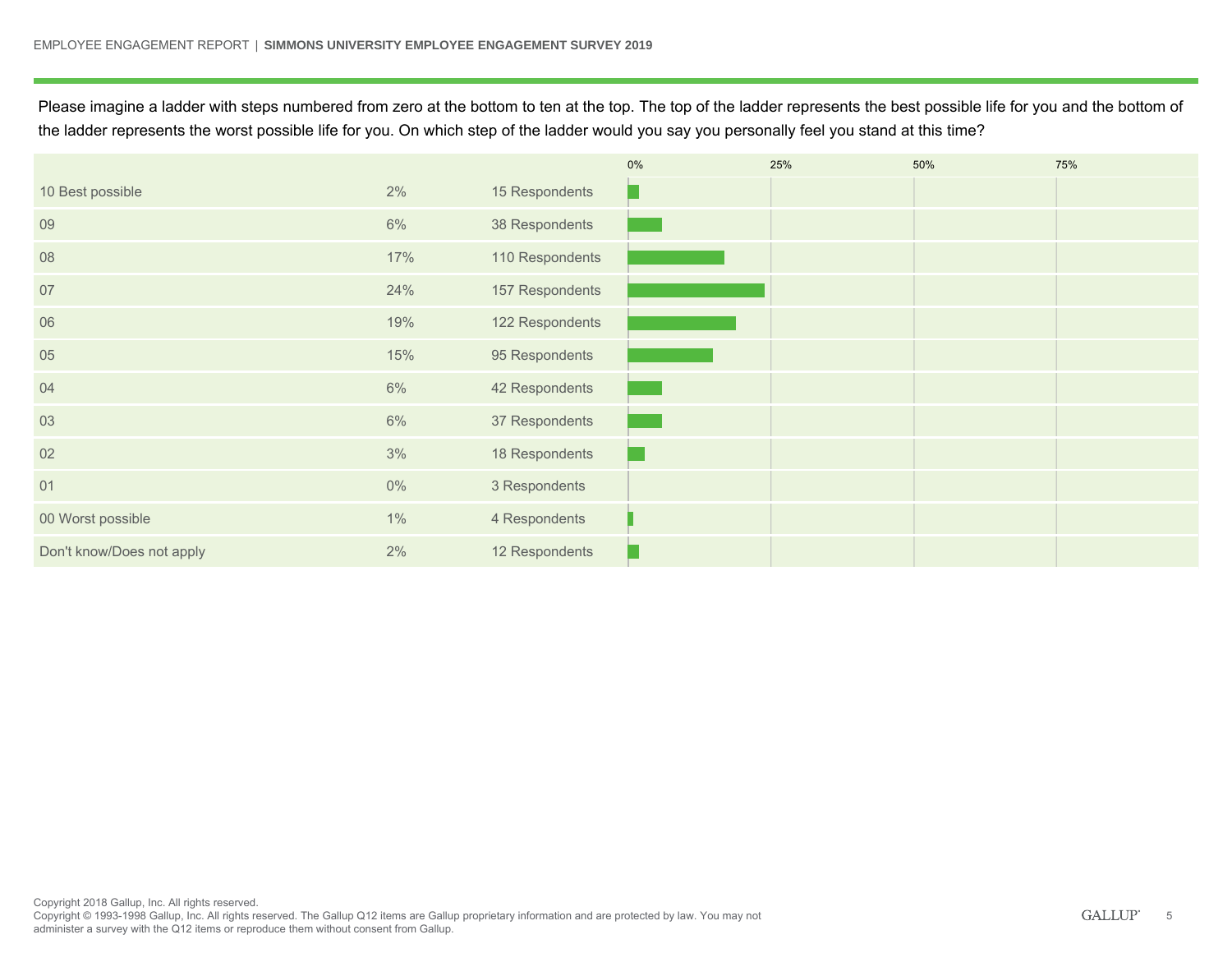### On which step do you think you will stand about five years from now?

|                           |       |                 | $0\%$ | 25% | 50% | 75% |
|---------------------------|-------|-----------------|-------|-----|-----|-----|
| 10 Best possible          | 14%   | 92 Respondents  |       |     |     |     |
| 09                        | 19%   | 122 Respondents |       |     |     |     |
| 08                        | 26%   | 166 Respondents |       |     |     |     |
| 07                        | 12%   | 81 Respondents  |       |     |     |     |
| 06                        | 6%    | 41 Respondents  |       |     |     |     |
| 05                        | 5%    | 33 Respondents  |       |     |     |     |
| 04                        | 3%    | 19 Respondents  |       |     |     |     |
| 03                        | 2%    | 11 Respondents  |       |     |     |     |
| 02                        | $0\%$ | 3 Respondents   |       |     |     |     |
| 01                        | $0\%$ | 2 Respondents   |       |     |     |     |
| 00 Worst possible         | $1\%$ | 5 Respondents   |       |     |     |     |
| Don't know/Does not apply | 11%   | 74 Respondents  |       |     |     |     |

My manager provides meaningful feedback to me.

| <b>Total N</b> | Current Mean | <b>Frequency Distribution</b><br>$1 \cdot 2 \cdot 3 \cdot 4 \cdot 5$ | Mean Percentile Rank - Gallup<br>Overall | Company Overall<br>Current Mean | Mean Percentile Rank - Industry<br>- Education - Postsecondary/<br><b>Higher Education</b> |
|----------------|--------------|----------------------------------------------------------------------|------------------------------------------|---------------------------------|--------------------------------------------------------------------------------------------|
| 635            | 3.48         | 1:10% 2:12% 3:22% 4:31% 5:25%                                        | 21                                       | 3.48                            |                                                                                            |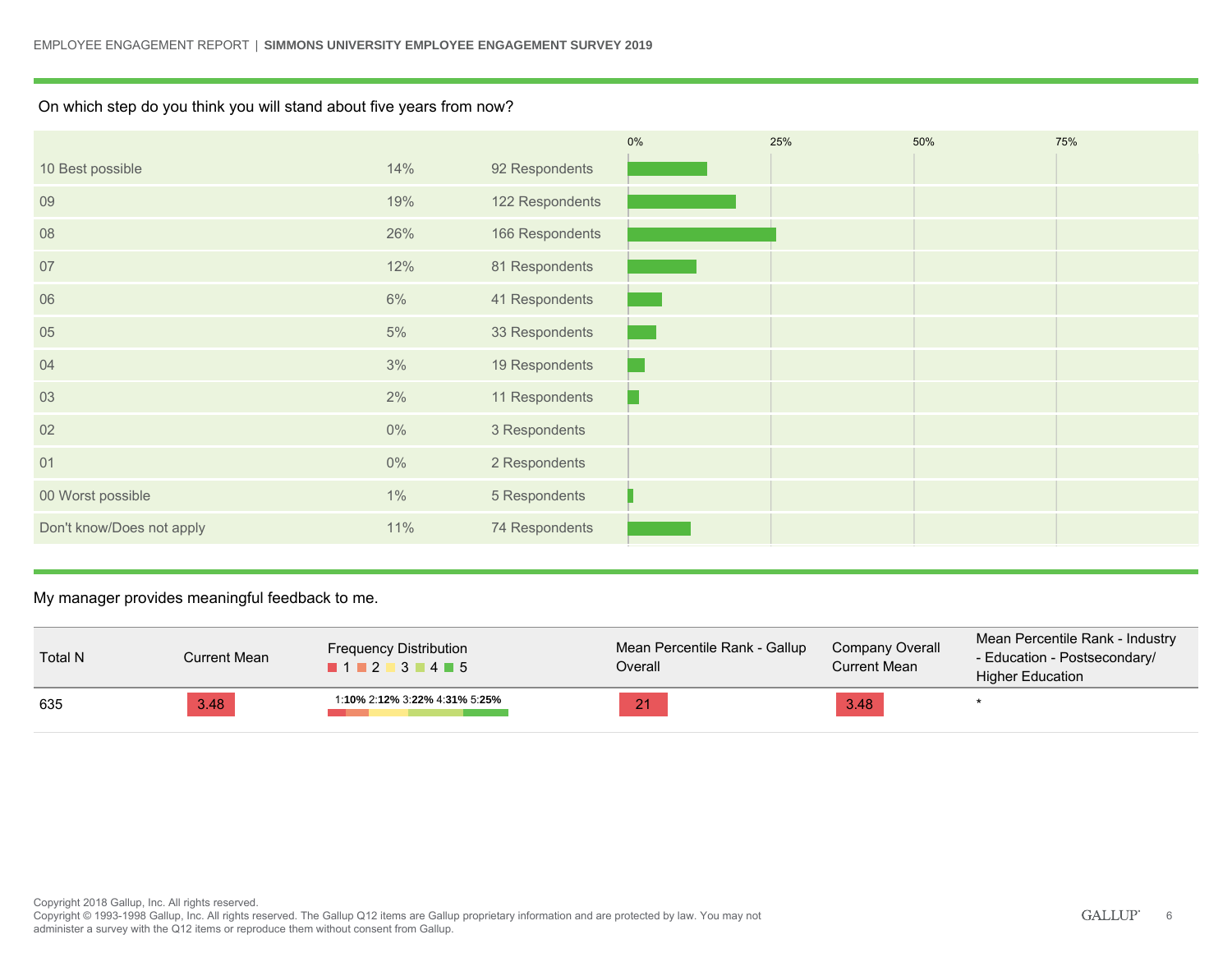### I feel I am being constantly challenged to improve my level of performance.

| Total N | Current Mean | <b>Frequency Distribution</b><br>1123445 | Mean Percentile Rank - Gallup<br>Overall | Company Overall<br>Current Mean | Mean Percentile Rank - Industry<br>- Education - Postsecondary/<br><b>Higher Education</b> |
|---------|--------------|------------------------------------------|------------------------------------------|---------------------------------|--------------------------------------------------------------------------------------------|
| 632     | 3.39         | 1:8% 2:13% 3:28% 4:34% 5:17%             | 12                                       | 3.39                            |                                                                                            |

My immediate supervisor keeps me informed about what is going on at my organization.

| <b>Total N</b> | Current Mean | <b>Frequency Distribution</b><br>1 2 3 4 5 | Mean Percentile Rank - Gallup<br>Overall | Company Overall<br>Current Mean | Mean Percentile Rank - Industry<br>- Education - Postsecondary/<br><b>Higher Education</b> |
|----------------|--------------|--------------------------------------------|------------------------------------------|---------------------------------|--------------------------------------------------------------------------------------------|
| 644            | 3.62         | 1:8% 2:11% 3:21% 4:30% 5:30%               | 29                                       | 3.62                            |                                                                                            |

I am clear on the performance standards on which I am evaluated.

| <b>Total N</b> | Current Mean | <b>Frequency Distribution</b><br>1 1 2 3 4 5 | Mean Percentile Rank - Gallup<br>Overall | Company Overall<br>Current Mean | Mean Percentile Rank - Industry<br>- Education - Postsecondary/<br><b>Higher Education</b> |
|----------------|--------------|----------------------------------------------|------------------------------------------|---------------------------------|--------------------------------------------------------------------------------------------|
| 644            | 3.51         | 1:9% 2:13% 3:21% 4:32% 5:25%                 | 24                                       | 3.51                            |                                                                                            |

### People who perform better grow faster at my organization.

| <b>Total N</b> | Current Mean | <b>Frequency Distribution</b><br>1 1 2 3 4 5 | Mean Percentile Rank - Gallup<br>Overall | Company Overall<br>Current Mean | Mean Percentile Rank - Industry<br>- Education - Postsecondary/<br><b>Higher Education</b> |
|----------------|--------------|----------------------------------------------|------------------------------------------|---------------------------------|--------------------------------------------------------------------------------------------|
| 488            | 2.66         | 1:22% 2:24% 3:27% 4:19% 5:8%                 |                                          | 2.66                            |                                                                                            |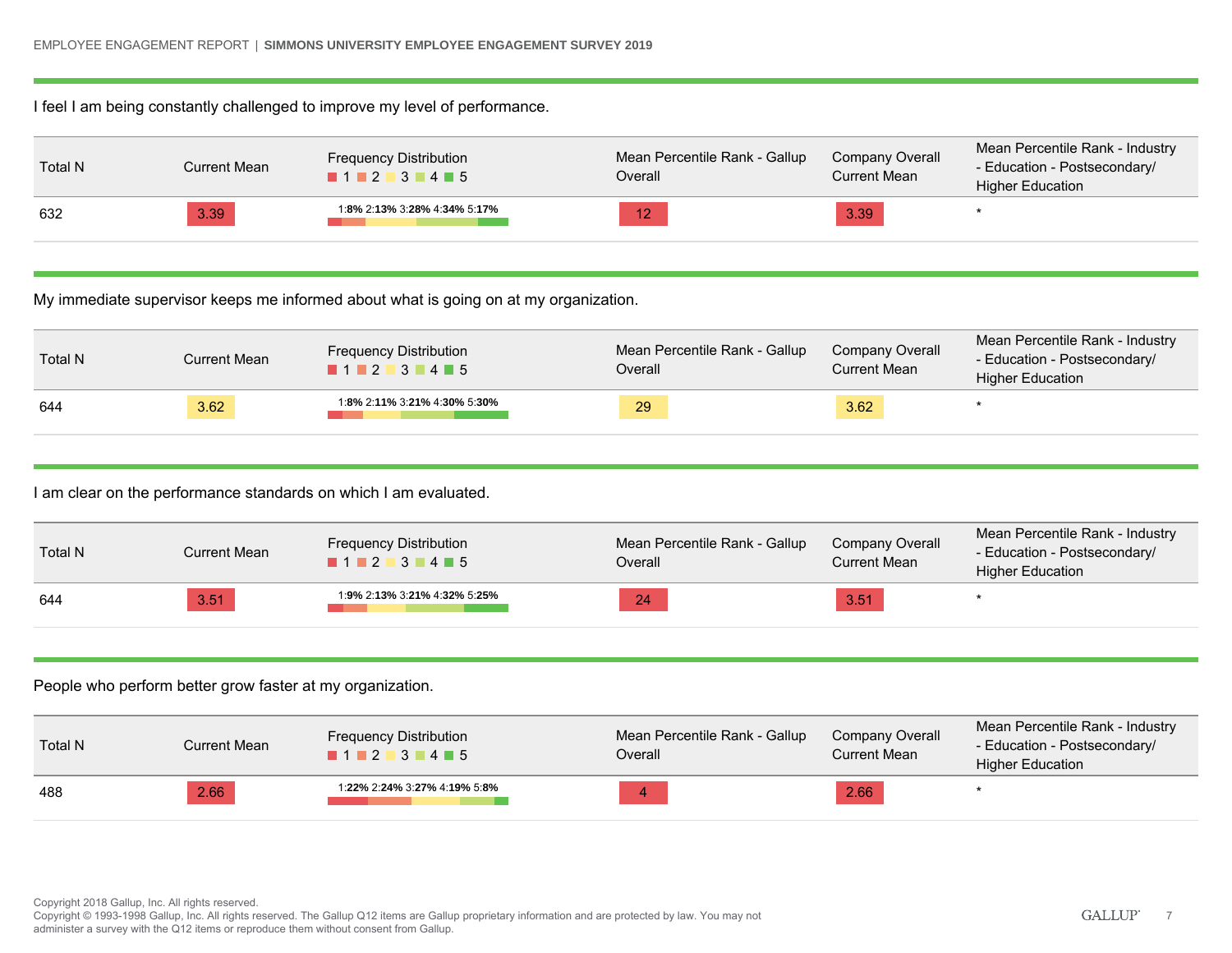The performance appraisal process at my organization is able to distinguish between good performers and poor performers.

| Total N | Current Mean | <b>Frequency Distribution</b><br>$1 \cdot 2 \cdot 3 \cdot 4 \cdot 5$ | Mean Percentile Rank - Gallup<br>Overall | Company Overall<br>Current Mean | Mean Percentile Rank - Industry<br>- Education - Postsecondary/<br><b>Higher Education</b> |
|---------|--------------|----------------------------------------------------------------------|------------------------------------------|---------------------------------|--------------------------------------------------------------------------------------------|
| 498     | 2.65         | 1:23% 2:23% 3:28% 4:19% 5:7%                                         | 10                                       | 2.65                            |                                                                                            |

The training I have received helps me do my job better.

| Total N | Current Mean | <b>Frequency Distribution</b><br>$1$ 2 3 4 5 | Mean Percentile Rank - Gallup<br>Overall | Company Overall<br>Current Mean | Mean Percentile Rank - Industry<br>- Education - Postsecondary/<br><b>Higher Education</b> |
|---------|--------------|----------------------------------------------|------------------------------------------|---------------------------------|--------------------------------------------------------------------------------------------|
| 583     | 3.36         | 1:9% 2:15% 3:26% 4:30% 5:20%                 | 6                                        | 3.36                            |                                                                                            |

I believe that I have adequate opportunities for career advancement at my organization.

| <b>Total N</b> | Current Mean | <b>Frequency Distribution</b><br>1 1 2 3 4 5 | Mean Percentile Rank - Gallup<br>Overall | Company Overall<br>Current Mean | Mean Percentile Rank - Industry<br>- Education - Postsecondary/<br><b>Higher Education</b> |
|----------------|--------------|----------------------------------------------|------------------------------------------|---------------------------------|--------------------------------------------------------------------------------------------|
| 583            | 2.65         | 1:25% 2:20% 3:27% 4:21% 5:7%                 |                                          | 2.65                            |                                                                                            |

My manager actively encourages my personal and professional development.

| Total N | Current Mean | <b>Frequency Distribution</b><br>1123445 | Mean Percentile Rank - Gallup<br>Overall | Company Overall<br>Current Mean | Mean Percentile Rank - Industry<br>- Education - Postsecondary/<br><b>Higher Education</b> |
|---------|--------------|------------------------------------------|------------------------------------------|---------------------------------|--------------------------------------------------------------------------------------------|
| 615     | 3.48         | 1:10% 2:14% 3:21% 4:28% 5:27%            |                                          | 3.48                            |                                                                                            |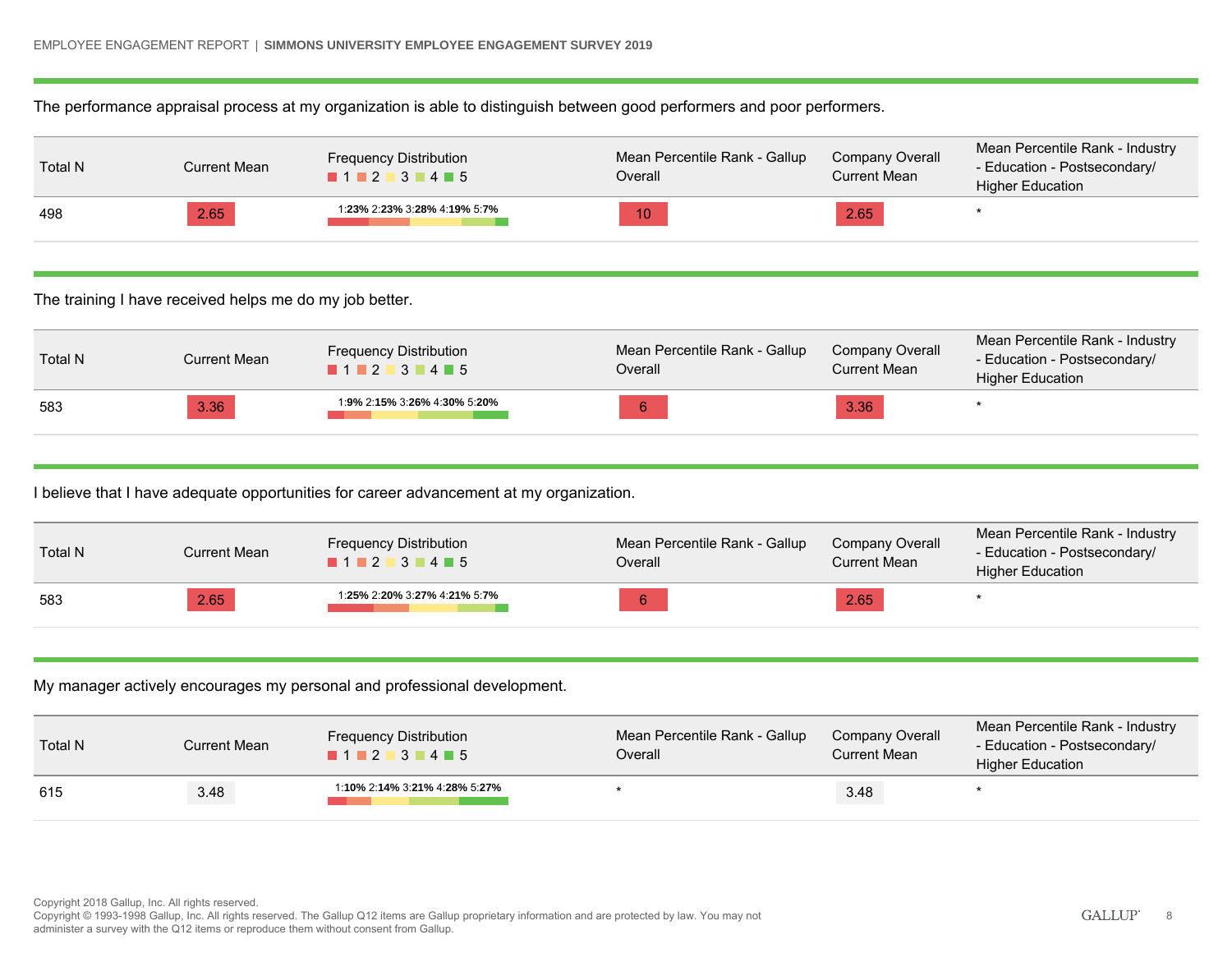I would recommend Simmons University to friends and family as a good place to work.

|                      |       |                | $0\%$ | 25% | 50% | 75% |
|----------------------|-------|----------------|-------|-----|-----|-----|
| 10 Extremely likely  | 13%   | 87 Respondents |       |     |     |     |
| 09                   | 8%    | 51 Respondents |       |     |     |     |
| 08                   | 12%   | 81 Respondents |       |     |     |     |
| 07                   | 14%   | 94 Respondents |       |     |     |     |
| 06                   | 10%   | 64 Respondents |       |     |     |     |
| 05                   | 15%   | 97 Respondents |       |     |     |     |
| 04                   | 6%    | 42 Respondents |       |     |     |     |
| 03                   | 8%    | 55 Respondents |       |     |     |     |
| 02                   | 5%    | 35 Respondents |       |     |     |     |
| 01                   | $1\%$ | 9 Respondents  |       |     |     |     |
| 00 Not at all likely | 6%    | 42 Respondents |       |     |     |     |

### What is your gender?

|                         |       |                 | 0% | 25% | 50% | 75% |
|-------------------------|-------|-----------------|----|-----|-----|-----|
| Male                    | 20%   | 131 Respondents |    |     |     |     |
| Female                  | 70%   | 452 Respondents |    |     |     |     |
| Non-binary/third gender | $1\%$ | 7 Respondents   |    |     |     |     |
| Other                   | $0\%$ | 1 Respondents   |    |     |     |     |
| Prefer not to say       | 9%    | 55 Respondents  |    |     |     |     |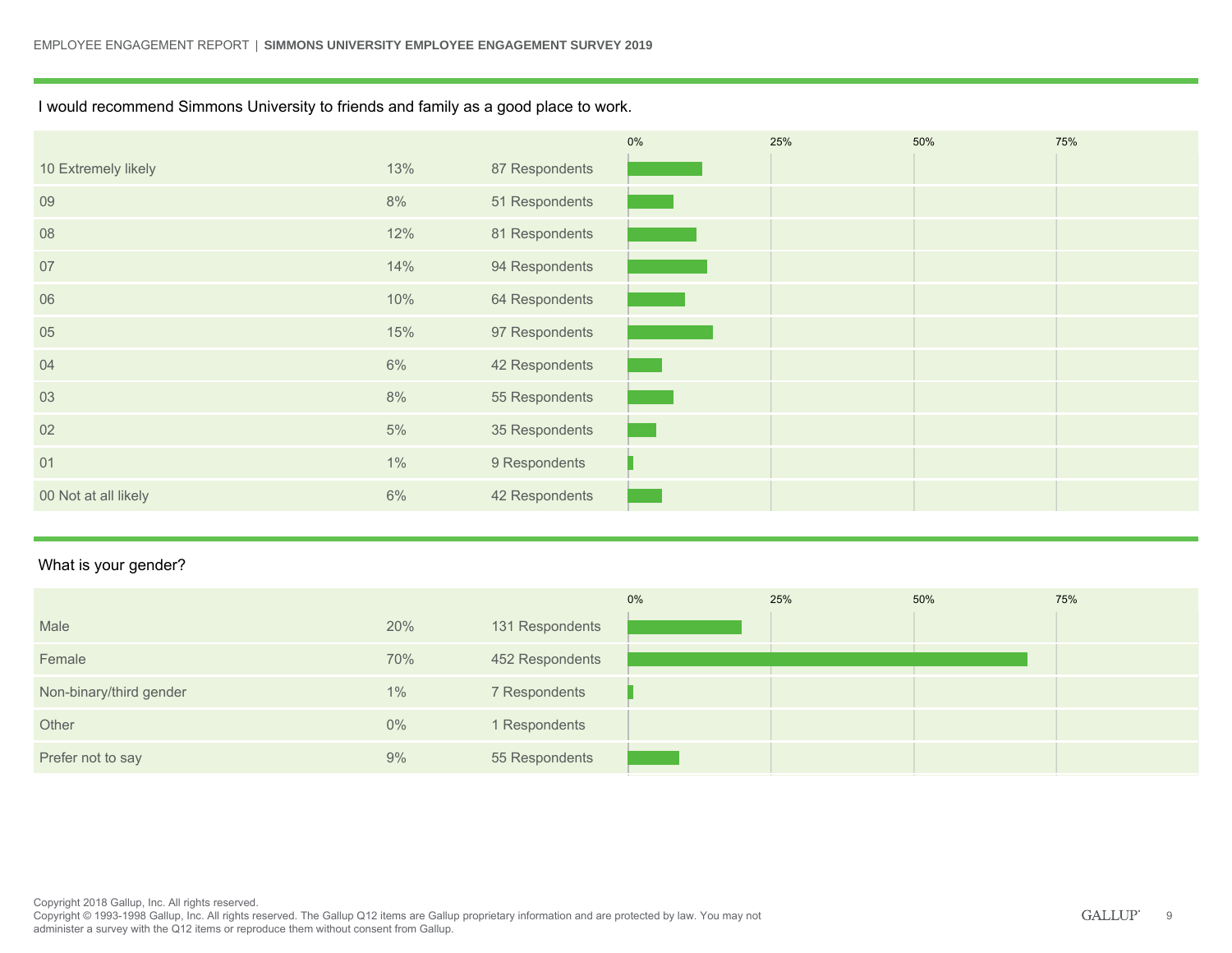### What is your age?

|    |       |                | 0%                                                                                                                    | 25% | 50% | 75% |
|----|-------|----------------|-----------------------------------------------------------------------------------------------------------------------|-----|-----|-----|
| 18 | $0\%$ | * Respondents  |                                                                                                                       |     |     |     |
| 19 | $0\%$ | * Respondents  |                                                                                                                       |     |     |     |
| 20 | $0\%$ | * Respondents  |                                                                                                                       |     |     |     |
| 21 | $0\%$ | * Respondents  |                                                                                                                       |     |     |     |
| 22 | $1\%$ | 6 Respondents  |                                                                                                                       |     |     |     |
| 23 | $1\%$ | 3 Respondents  |                                                                                                                       |     |     |     |
| 24 | $2\%$ | 14 Respondents |                                                                                                                       |     |     |     |
| 25 | 1%    | 7 Respondents  |                                                                                                                       |     |     |     |
| 26 | $2\%$ | 9 Respondents  | hч.                                                                                                                   |     |     |     |
| 27 | $2\%$ | 13 Respondents |                                                                                                                       |     |     |     |
| 28 | $2\%$ | 13 Respondents | H                                                                                                                     |     |     |     |
| 29 | $2\%$ | 11 Respondents | L.                                                                                                                    |     |     |     |
| 30 | 2%    | 10 Respondents | þ.                                                                                                                    |     |     |     |
| 31 | $2\%$ | 9 Respondents  | hч.                                                                                                                   |     |     |     |
| 32 | 3%    | 16 Respondents | <b>Contract Contract Contract Contract Contract Contract Contract Contract Contract Contract Contract Contract Co</b> |     |     |     |
| 33 | 3%    | 16 Respondents |                                                                                                                       |     |     |     |
| 34 | $2\%$ | 10 Respondents | hч.                                                                                                                   |     |     |     |
| 35 | 4%    | 23 Respondents |                                                                                                                       |     |     |     |
| 36 | $2\%$ | 10 Respondents |                                                                                                                       |     |     |     |
| 37 | 3%    | 19 Respondents |                                                                                                                       |     |     |     |
| 38 | 3%    | 20 Respondents |                                                                                                                       |     |     |     |
| 39 | 3%    | 16 Respondents |                                                                                                                       |     |     |     |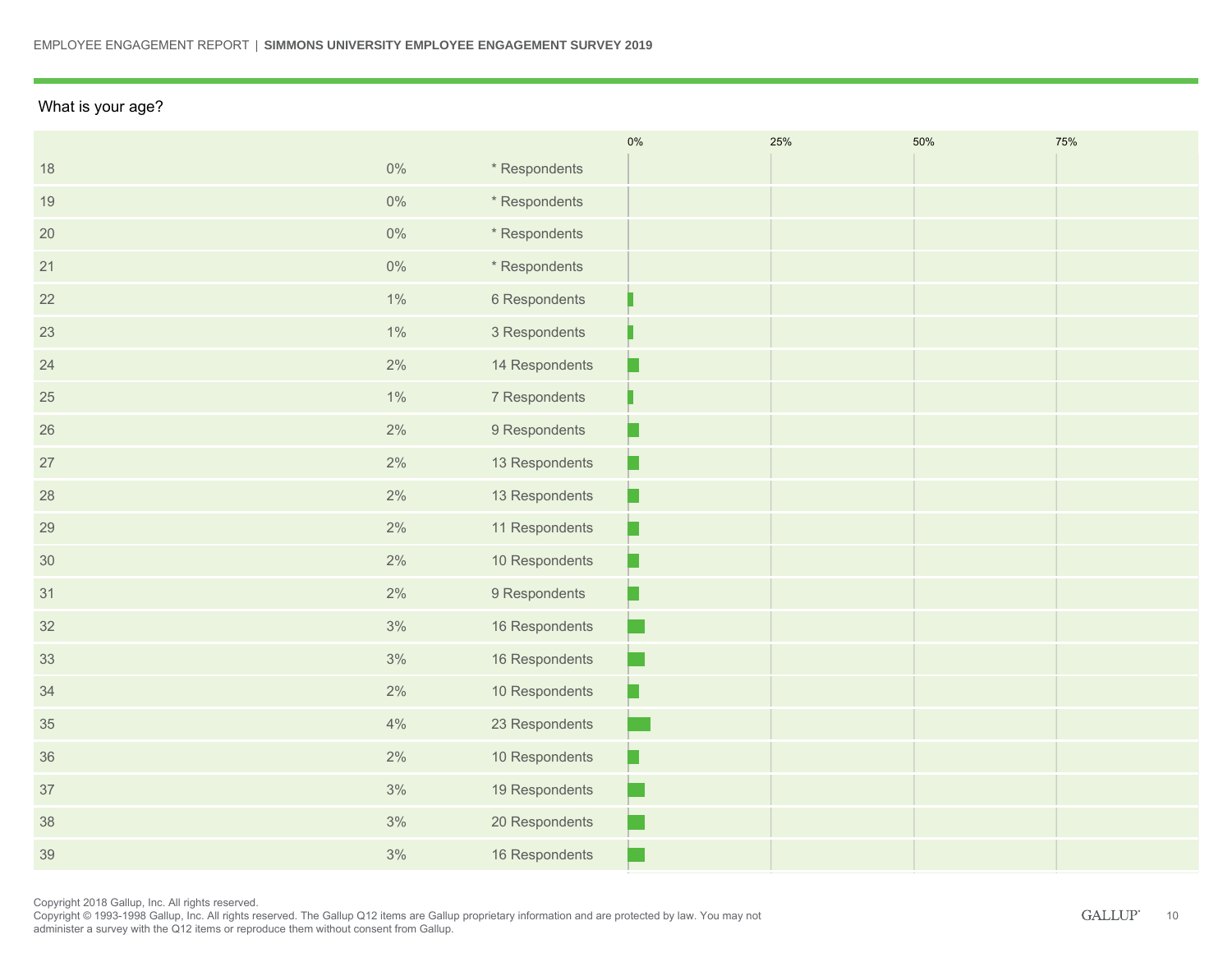|        |       |                | $0\%$                  | 25% | 50% | 75% |
|--------|-------|----------------|------------------------|-----|-----|-----|
| 40     | 4%    | 23 Respondents |                        |     |     |     |
| 41     | 3%    | 15 Respondents | L.                     |     |     |     |
| 42     | 3%    | 15 Respondents | T.                     |     |     |     |
| 43     | $2\%$ | 12 Respondents | Ω                      |     |     |     |
| 44     | 3%    | 16 Respondents |                        |     |     |     |
| $45\,$ | 2%    | 14 Respondents | μ                      |     |     |     |
| 46     | 3%    | 17 Respondents |                        |     |     |     |
| 47     | 1%    | 7 Respondents  |                        |     |     |     |
| 48     | $1\%$ | 7 Respondents  |                        |     |     |     |
| 49     | $2\%$ | 11 Respondents | μ                      |     |     |     |
| 50     | $2\%$ | 13 Respondents | □                      |     |     |     |
| 51     | $1\%$ | 6 Respondents  |                        |     |     |     |
| $52\,$ | 2%    | 11 Respondents | μ                      |     |     |     |
| 53     | 3%    | 16 Respondents |                        |     |     |     |
| 54     | 3%    | 15 Respondents | <b>Service Service</b> |     |     |     |
| 55     | 3%    | 15 Respondents |                        |     |     |     |
| 56     | $1\%$ | 7 Respondents  |                        |     |     |     |
| 57     | $1\%$ | 8 Respondents  |                        |     |     |     |
| 58     | $2\%$ | 12 Respondents | P                      |     |     |     |
| 59     | 2%    | 12 Respondents | μ                      |     |     |     |
| 60     | 2%    | 10 Respondents | þ.                     |     |     |     |
| 61     | $1\%$ | 7 Respondents  |                        |     |     |     |
| 62     | $1\%$ | 8 Respondents  |                        |     |     |     |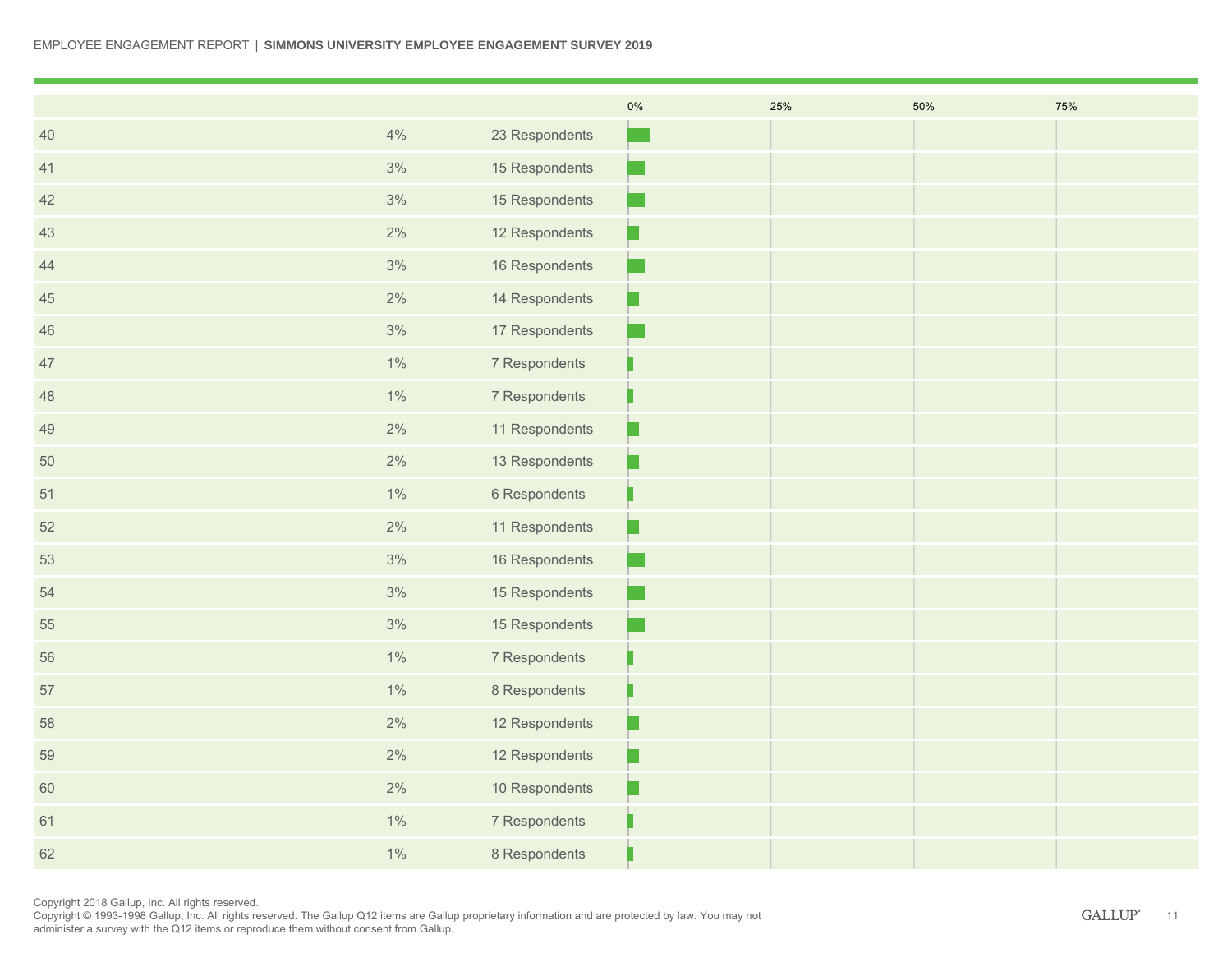|        |       |                | $0\%$ | 25% | 50% | 75% |
|--------|-------|----------------|-------|-----|-----|-----|
| 63     | $1\%$ | 5 Respondents  |       |     |     |     |
| 64     | $2\%$ | 11 Respondents | Ω     |     |     |     |
| 65     | 3%    | 16 Respondents |       |     |     |     |
| 66     | $1\%$ | 5 Respondents  |       |     |     |     |
| 67     | $1\%$ | 5 Respondents  |       |     |     |     |
| 68     | $1\%$ | 6 Respondents  |       |     |     |     |
| 69     | $1\%$ | 3 Respondents  |       |     |     |     |
| 70     | $1\%$ | 3 Respondents  |       |     |     |     |
| 71     | $0\%$ | 2 Respondents  |       |     |     |     |
| 72     | $1\%$ | 6 Respondents  |       |     |     |     |
| $73\,$ | 1%    | 3 Respondents  |       |     |     |     |
| 74     | $0\%$ | 1 Respondents  |       |     |     |     |
| 75     | $0\%$ | 1 Respondents  |       |     |     |     |
| 76     | $0\%$ | 1 Respondents  |       |     |     |     |
| 77     | $0\%$ | * Respondents  |       |     |     |     |
| $78\,$ | $0\%$ | * Respondents  |       |     |     |     |
| 79     | $0\%$ | 1 Respondents  |       |     |     |     |
| 80     | $0\%$ | * Respondents  |       |     |     |     |
| 81     | $0\%$ | * Respondents  |       |     |     |     |
| 82     | $0\%$ | * Respondents  |       |     |     |     |
| 83     | $0\%$ | * Respondents  |       |     |     |     |
| 84     | $0\%$ | * Respondents  |       |     |     |     |
| 85     | $0\%$ | * Respondents  |       |     |     |     |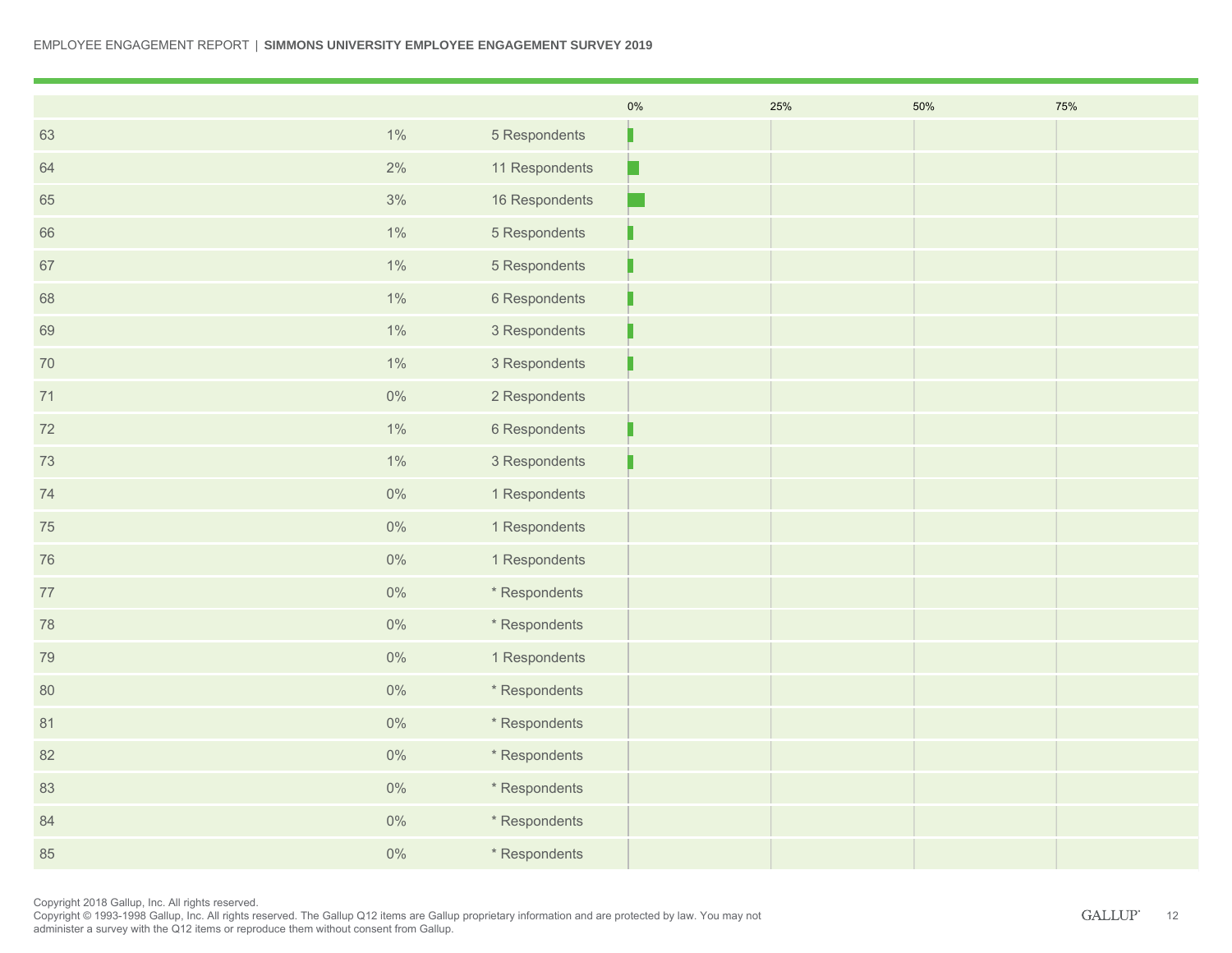#### EMPLOYEE ENGAGEMENT REPORT | **SIMMONS UNIVERSITY EMPLOYEE ENGAGEMENT SURVEY 2019**

|     |       |               | $0\%$ | 25% | 50% | 75% |
|-----|-------|---------------|-------|-----|-----|-----|
| 86  | $0\%$ | * Respondents |       |     |     |     |
| 87  | $0\%$ | * Respondents |       |     |     |     |
| 88  | $0\%$ | * Respondents |       |     |     |     |
| 89  | $0\%$ | * Respondents |       |     |     |     |
| 90  | $0\%$ | * Respondents |       |     |     |     |
| 91  | $0\%$ | * Respondents |       |     |     |     |
| 92  | $0\%$ | * Respondents |       |     |     |     |
| 93  | $0\%$ | * Respondents |       |     |     |     |
| 94  | $0\%$ | * Respondents |       |     |     |     |
| 95  | $0\%$ | * Respondents |       |     |     |     |
| 96  | $0\%$ | * Respondents |       |     |     |     |
| 97  | $0\%$ | * Respondents |       |     |     |     |
| 98  | $0\%$ | * Respondents |       |     |     |     |
| 99  | $0\%$ | * Respondents |       |     |     |     |
| 100 | $0\%$ | 2 Respondents |       |     |     |     |

### Are you of Hispanic, Latino, or Spanish origin - such as Mexican, Puerto Rican, Cuban, or other Spanish origin?

|                   |     |                 | 0% | 25% | 50% | 75% |
|-------------------|-----|-----------------|----|-----|-----|-----|
| Yes               | 4%  | 27 Respondents  |    |     |     |     |
| <b>No</b>         | 85% | 538 Respondents |    |     |     |     |
| Prefer not to say | 11% | 71 Respondents  |    |     |     |     |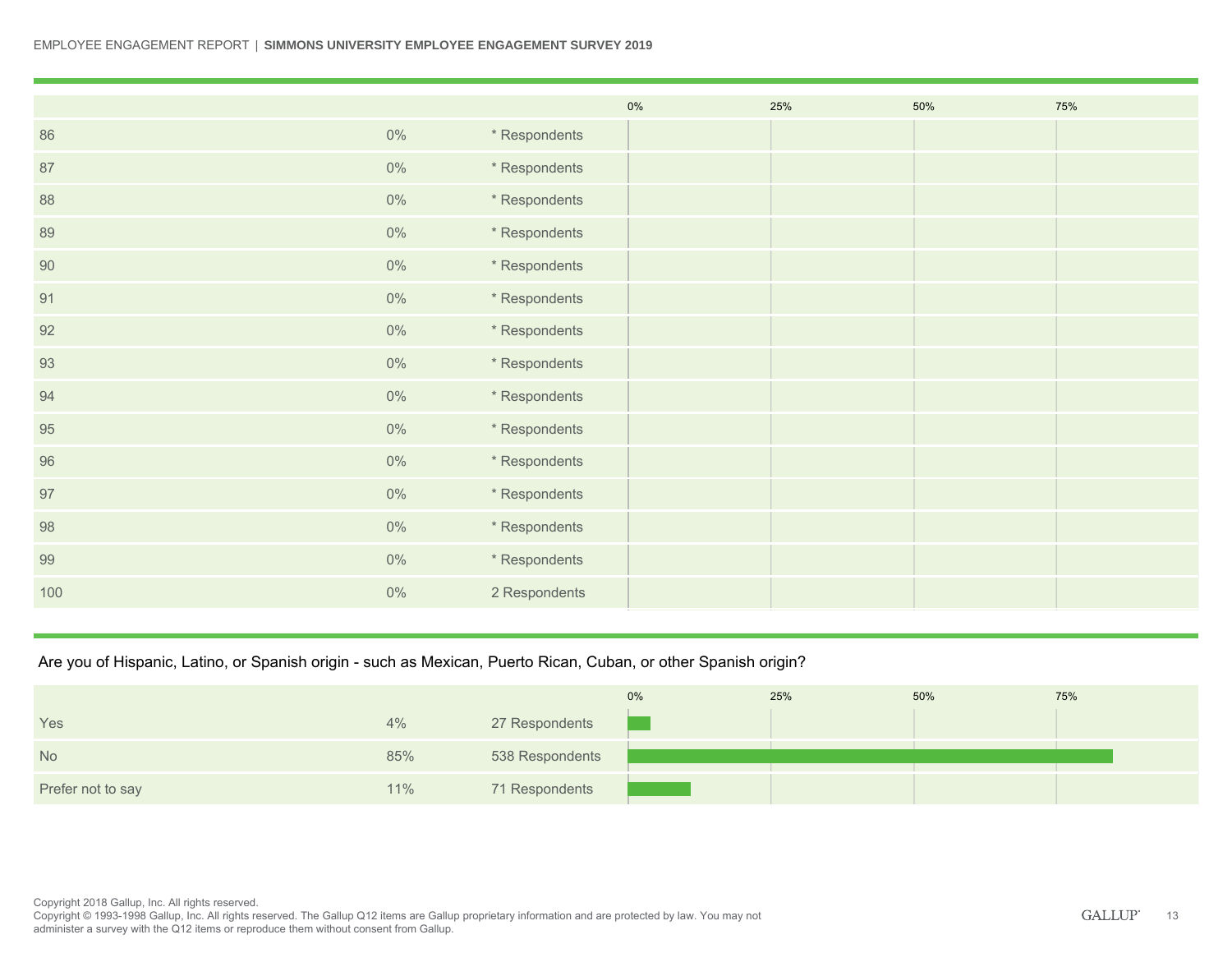### Which of the following best describes your race?

|                                     |       |                 | 0% | 25% | 50% | 75% |
|-------------------------------------|-------|-----------------|----|-----|-----|-----|
| White                               | 72%   | 459 Respondents |    |     |     |     |
| <b>Black or African American</b>    | 6%    | 36 Respondents  |    |     |     |     |
| Asian                               | 3%    | 16 Respondents  |    |     |     |     |
| American Indian or Alaska Native    | $0\%$ | * Respondents   |    |     |     |     |
| Native Hawaiian or Pacific Islander | $0\%$ | 1 Respondents   |    |     |     |     |
| Other                               | 3%    | 17 Respondents  |    |     |     |     |
| Two or More                         | 3%    | 21 Respondents  |    |     |     |     |
| Prefer not to say                   | 14%   | 87 Respondents  |    |     |     |     |
|                                     |       |                 |    |     |     |     |

### Is there anything else you would like to share about your experience working for Simmons University?

| <b>Total N</b> | Sentiment Distribution_ |
|----------------|-------------------------|
| 299            | 29% 49% 13% 10%         |

Your responses are available in a .csv file. Please log on to my.gallup.com to download your full list of responses.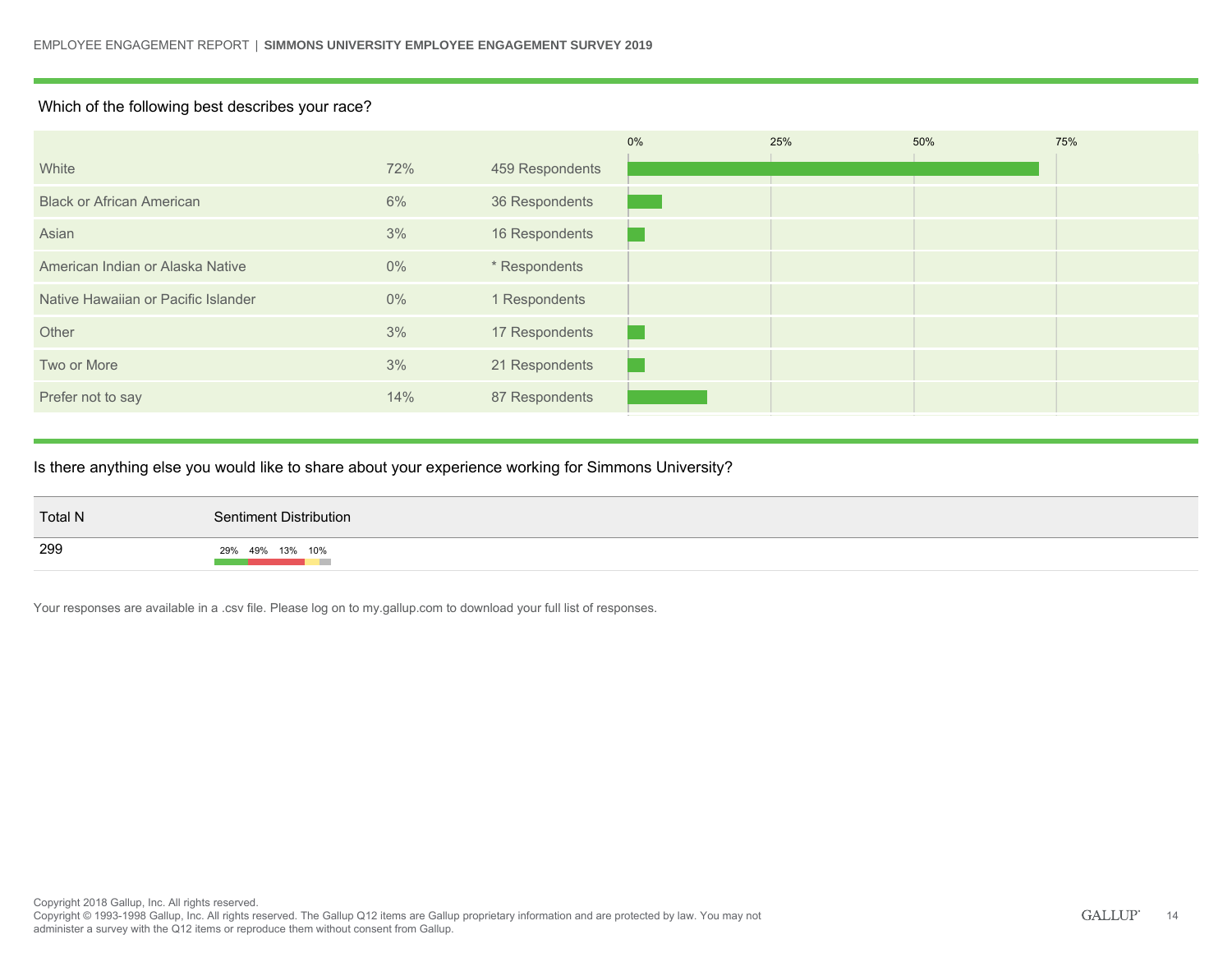### INDICES

| Culture of Inclusion Index | Total N | <b>Current Mean</b> |
|----------------------------|---------|---------------------|
|                            | 612     | (3.56)              |

|                                                                                                                                                                                                                    | <b>Total N</b> | <b>Current Mean</b> | <b>Frequency Distribution</b><br>1 1 2 3 4 5 | Mean Percentile Rank<br>- Gallup Overall | Company<br>Overall<br><b>Current Mean</b> | Mean Percentile Rank<br>- Industry - Education<br>- Postsecondary/<br><b>Higher Education</b> |
|--------------------------------------------------------------------------------------------------------------------------------------------------------------------------------------------------------------------|----------------|---------------------|----------------------------------------------|------------------------------------------|-------------------------------------------|-----------------------------------------------------------------------------------------------|
| If I raised a concern about ethics and integrity, I<br>am confident my employer would do what is right.<br>If I raised a concern about ethics and integrity, I am<br>confident my employer would do what is right. | 631            | 3.65                | 1:9% 2:12% 3:16% 4:29% 5:33%                 | 27                                       | 3.65                                      | $\star$                                                                                       |
| My organization is committed to building the<br>strengths of each associate.<br>My organization is committed to building the strengths<br>of each associate.                                                       | 633            | 3.12                | :12% 2:19% 3:27% 4:27% 5:15%                 | $\overline{7}$                           | 3.12                                      | $\star$                                                                                       |
| At work, I am treated with respect.<br>At work, I am treated with respect.                                                                                                                                         | 657            | 3.92                | 1:4% 2:9% 3:16% 4:33% 5:38%                  | 27                                       | 3.92                                      | $\star$                                                                                       |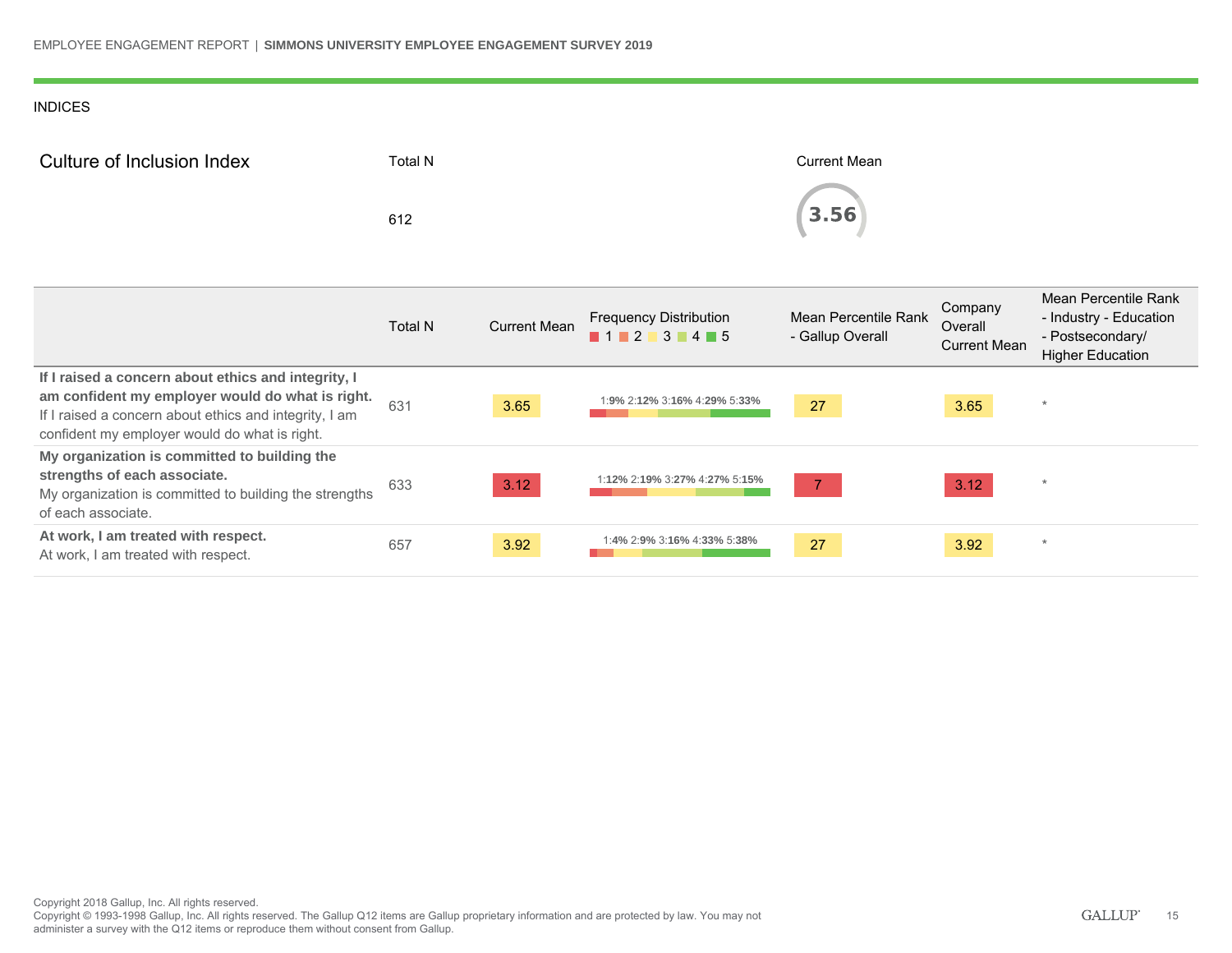### INDICES

| <b>Wellbeing View Index</b> | Total N | <b>Current Mean</b> |
|-----------------------------|---------|---------------------|
|                             | 474     | $\binom{1}{3.48}$   |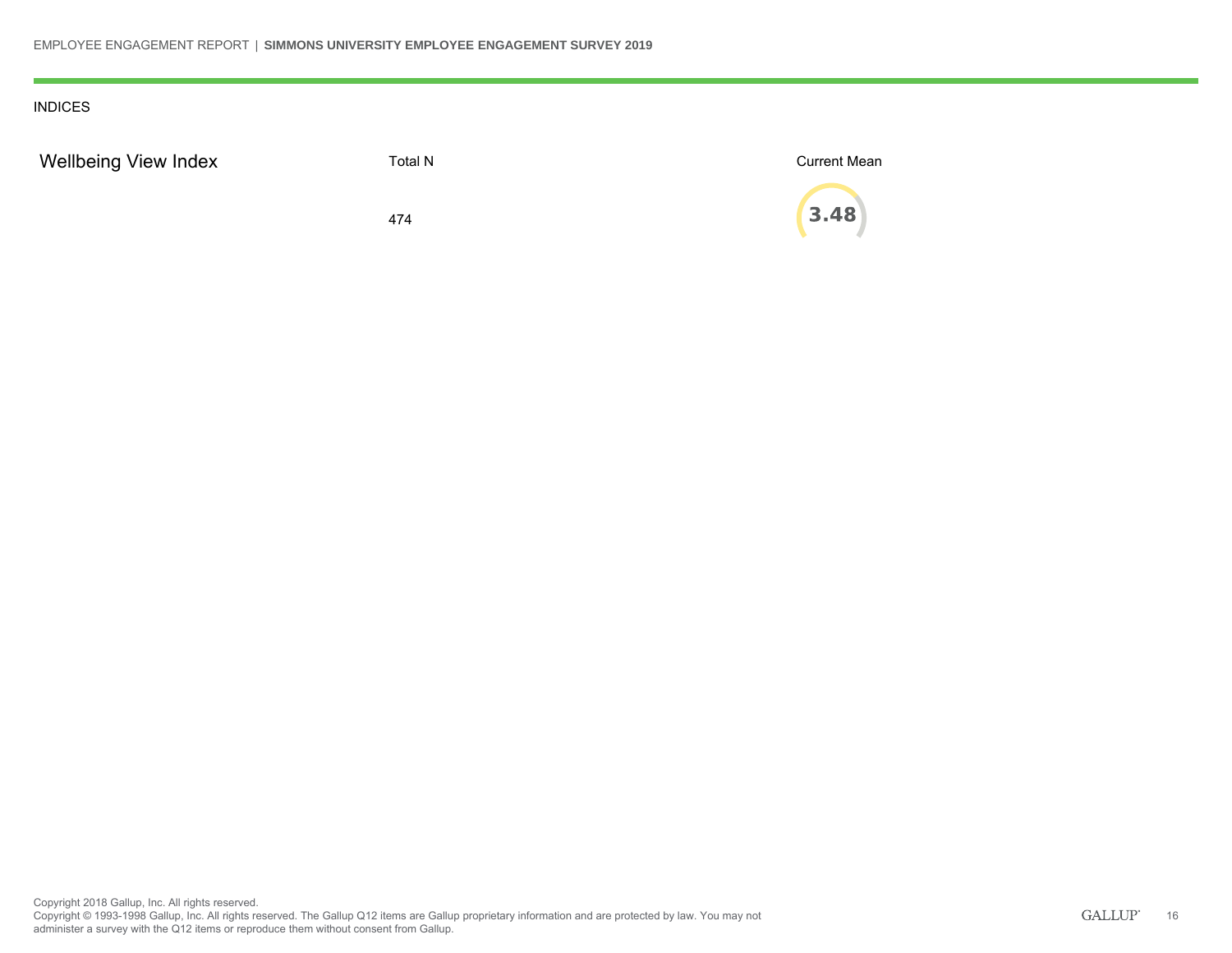|                                                                                                                                                                                                                            | <b>Total N</b> | <b>Current Mean</b> | <b>Frequency Distribution</b><br>11213145 | Mean Percentile Rank<br>- Gallup Overall | Company<br>Overall<br><b>Current Mean</b> | Mean Percentile Rank<br>- Industry - Education<br>- Postsecondary/<br><b>Higher Education</b> |
|----------------------------------------------------------------------------------------------------------------------------------------------------------------------------------------------------------------------------|----------------|---------------------|-------------------------------------------|------------------------------------------|-------------------------------------------|-----------------------------------------------------------------------------------------------|
| I like what I do every day.<br>I like what I do every day.                                                                                                                                                                 | 656            | 3.95                | 1:2% 2:6% 3:18% 4:43% 5:31%               | 25                                       | 3.95                                      | $\star$                                                                                       |
| I learn or do something interesting every day.<br>I learn or do something interesting every day.                                                                                                                           | 655            | 3.77                | 1:4% 2:9% 3:21% 4:39% 5:27%               | 31                                       | 3.77                                      | $\star$                                                                                       |
| Someone in my life always encourages me to be<br>healthy.<br>Someone in my life always encourages me to be<br>healthy.                                                                                                     | 636            | 4.18                | 1:2% 2:5% 3:12% 4:33% 5:47%               | 30                                       | 4.18                                      | $\star$                                                                                       |
| My friends and family give me positive energy<br>every day.<br>My friends and family give me positive energy every<br>day.                                                                                                 | 640            | 4.29                | 1:0% 2:3% 3:12% 4:37% 5:48%               | 38                                       | 4.29                                      | $\star$                                                                                       |
| I have enough money to do everything I want to<br>do.<br>I have enough money to do everything I want to do.                                                                                                                | 653            | 2.73                | 1:23% 2:23% 3:22% 4:22% 5:10%             | 29                                       | 2.73                                      |                                                                                               |
| I have not worried about money in the last seven<br>days.<br>I have not worried about money in the last seven<br>days.                                                                                                     | 651            | 2.62                | 1:33% 2:20% 3:18% 4:14% 5:17%             | 46                                       | 2.62                                      | $\star$                                                                                       |
| In the last seven days, I have felt active and<br>productive every day.<br>In the last seven days, I have felt active and<br>productive every day.                                                                         | 650            | 3.69                | 1:3% 2:11% 3:23% 4:42% 5:22%              | 26                                       | 3.69                                      | $\star$                                                                                       |
| My physical health is near-perfect.<br>My physical health is near-perfect.                                                                                                                                                 | 644            | 3.31                | 1:7% 2:15% 3:32% 4:32% 5:14%              | 38                                       | 3.31                                      | $\star$                                                                                       |
| The city or area where I live is a perfect place for<br>me.<br>The city or area where I live is a perfect place for me.                                                                                                    | 651            | 3.74                | 1:3% 2:9% 3:25% 4:35% 5:27%               | 37                                       | 3.74                                      | $\star$                                                                                       |
| In the last 12 months, I have received recognition<br>for helping to improve the city or area where I live.<br>In the last 12 months, I have received recognition for<br>helping to improve the city or area where I live. | 493            | 2.57                | 1:31% 2:21% 3:20% 4:15% 5:13%             | 35                                       | 2.57                                      | $\star$                                                                                       |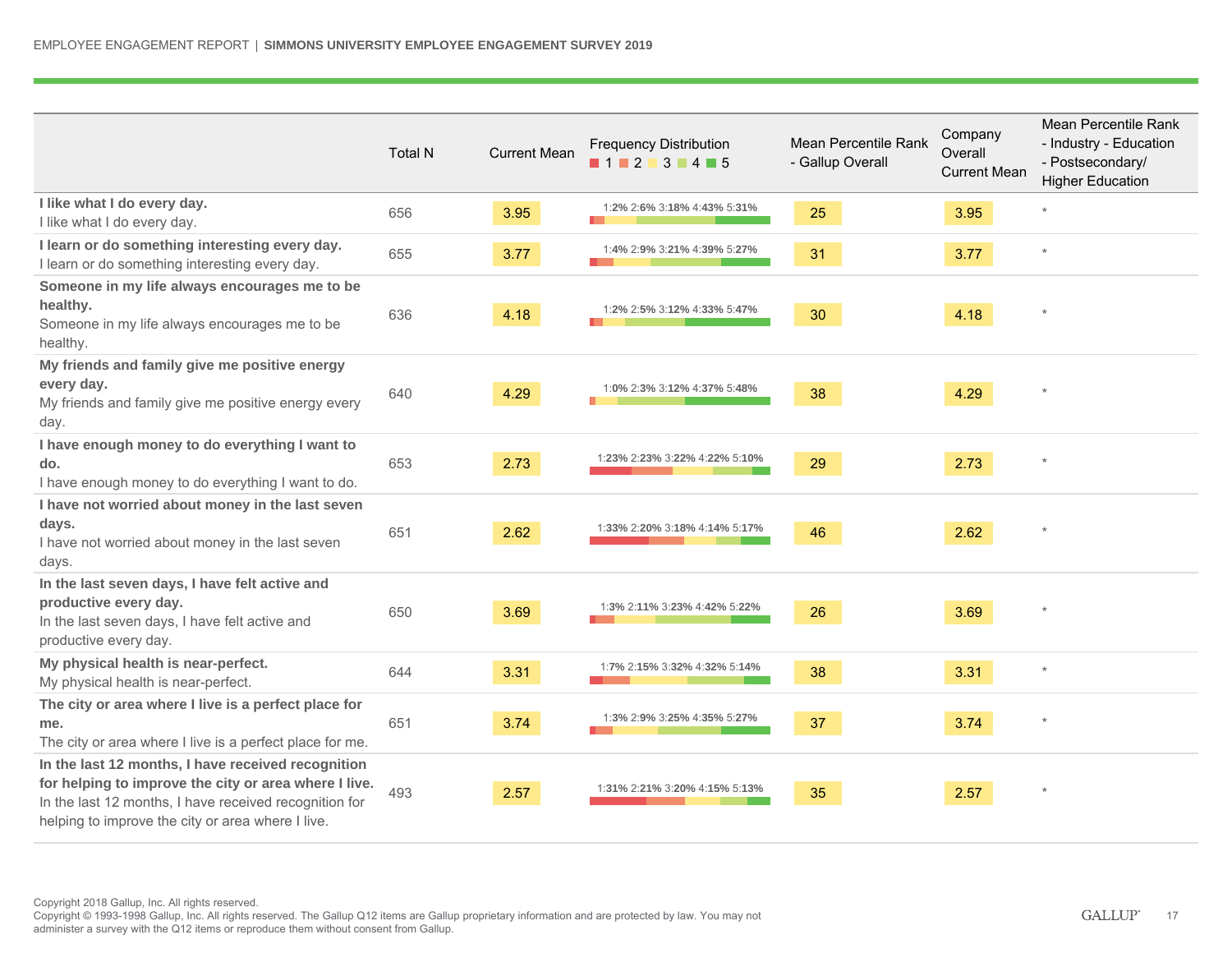# **Engagement Hierarchy**



Employees need to be challenged to learn something new and find better ways to do their jobs. They need to feel a sense of movement and progress as they mature in their roles.

### **Growth - How can I grow?**

Employees need to feel like they belong and are a good fit with their team. They need to know they are part of something bigger than themselves. As a manager, encourage opportunities for teamwork and a sense of belonging.

### **Teamwork - Do I belong here?**

Employees want to know about their individual contributions and their worth to the organization. Manager support is especially important during this stage because managers typically define and reinforce value.

### **Individual - What do I give?**

Employees need to have a clear understanding of what excellence in their role looks like so they can be successful. Groups with high scores on the first element are more productive, cost-effective, creative and adaptive.

### **Basic Needs - What do I get?**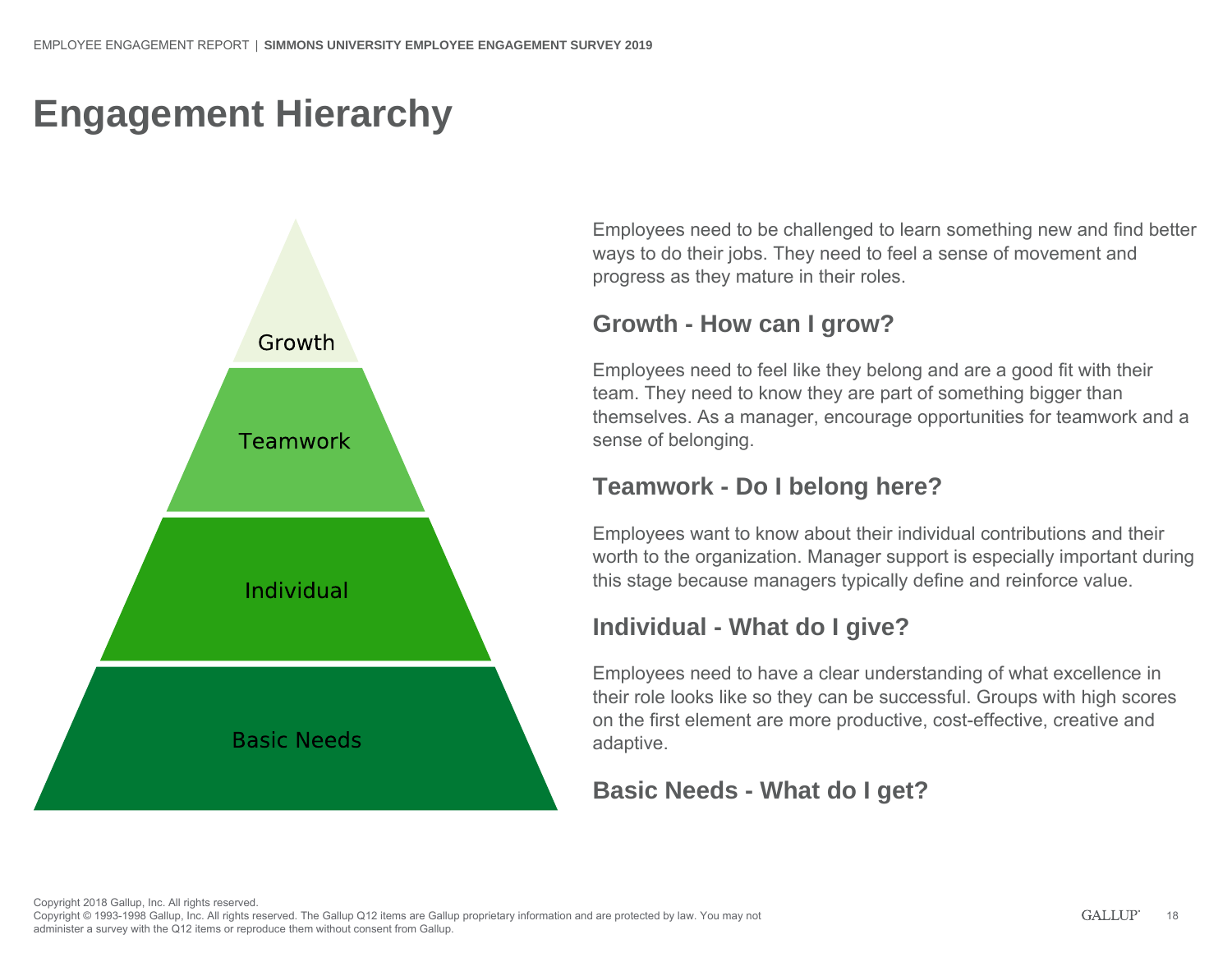| Basic Needs - What do I get? | Total N<br>658 |                                                                                                                             | <b>Current Mean</b><br>3.90              |                                           |                                                                                               |
|------------------------------|----------------|-----------------------------------------------------------------------------------------------------------------------------|------------------------------------------|-------------------------------------------|-----------------------------------------------------------------------------------------------|
|                              |                |                                                                                                                             |                                          |                                           |                                                                                               |
|                              | <b>Total N</b> | Current Mean Frequency Distribution<br>$\blacksquare$ 1 $\blacksquare$ 2 $\blacksquare$ 3 $\blacksquare$ 4 $\blacksquare$ 5 | Mean Percentile Rank<br>- Gallup Overall | Company<br>Overall<br><b>Current Mean</b> | Mean Percentile Rank<br>- Industry - Education<br>- Postsecondary/<br><b>Higher Education</b> |

|                                                                                                   |     |      |                              |    |      | THUIL LUUCUUI |
|---------------------------------------------------------------------------------------------------|-----|------|------------------------------|----|------|---------------|
| Q01: Know What's Expected<br>I know what is expected of me at work.                               | 657 | 4.15 | 1:2% 2:4% 3:13% 4:40% 5:41%  | 22 | 4.15 | 35            |
| Q02: Materials and Equipment<br>I have the materials and equipment I need to do my<br>work right. | 654 | 3.65 | 1:5% 2:12% 3:22% 4:33% 5:27% | 19 | 3.65 | 23            |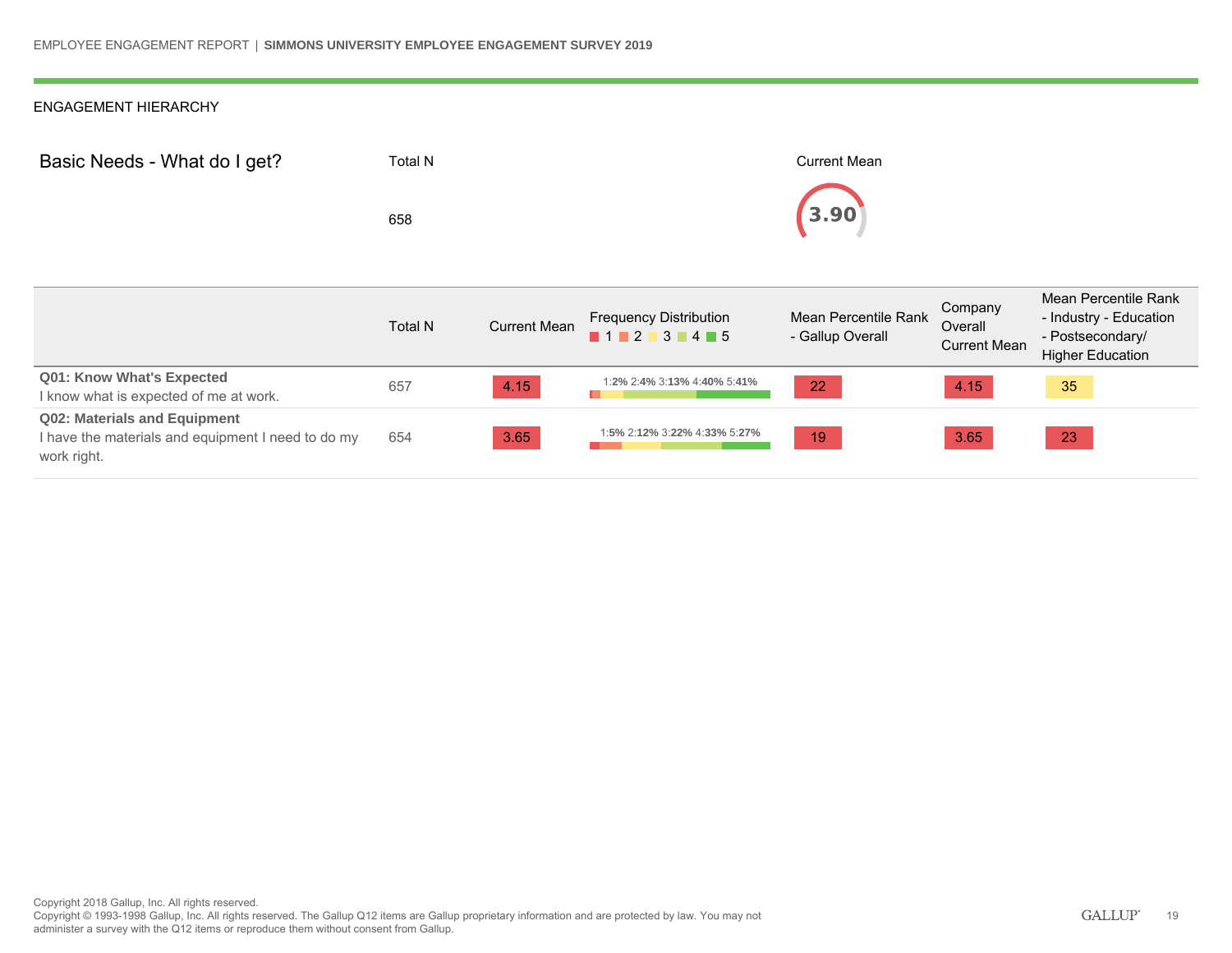| Individual - What do I give? | Total N | Current Mean |
|------------------------------|---------|--------------|
|                              | 658     | (3.59)       |

|                                                                                                           | Total N | <b>Current Mean</b> | <b>Frequency Distribution</b><br>$1$ 1 2 3 4 5 | Mean Percentile Rank<br>- Gallup Overall | Company<br>Overall<br><b>Current Mean</b> | Mean Percentile Rank<br>- Industry - Education<br>- Postsecondary/<br><b>Higher Education</b> |
|-----------------------------------------------------------------------------------------------------------|---------|---------------------|------------------------------------------------|------------------------------------------|-------------------------------------------|-----------------------------------------------------------------------------------------------|
| Q03: Opportunity to do Best<br>At work, I have the opportunity to do what I do best<br>every day.         | 650     | 3.72                | 1:5% 2:10% 3:21% 4:34% 5:29%                   | 22                                       | 3.72                                      | 33                                                                                            |
| Q04: Recognition<br>In the last seven days, I have received recognition or<br>praise for doing good work. | 609     | 2.97                | 1:28% 2:12% 3:16% 4:22% 5:22%                  | 17                                       | 2.97                                      | 29                                                                                            |
| Q05: Cares About Me<br>My supervisor, or someone at work, seems to care<br>about me as a person.          | 638     | 4.01                | 1:8% 2:6% 3:13% 4:25% 5:49%                    | 34                                       | 4.01                                      | 41                                                                                            |
| Q06: Development<br>There is someone at work who encourages my<br>development.                            | 639     | 3.66                | 1:10% 2:11% 3:18% 4:27% 5:35%                  | 28                                       | 3.66                                      | 42                                                                                            |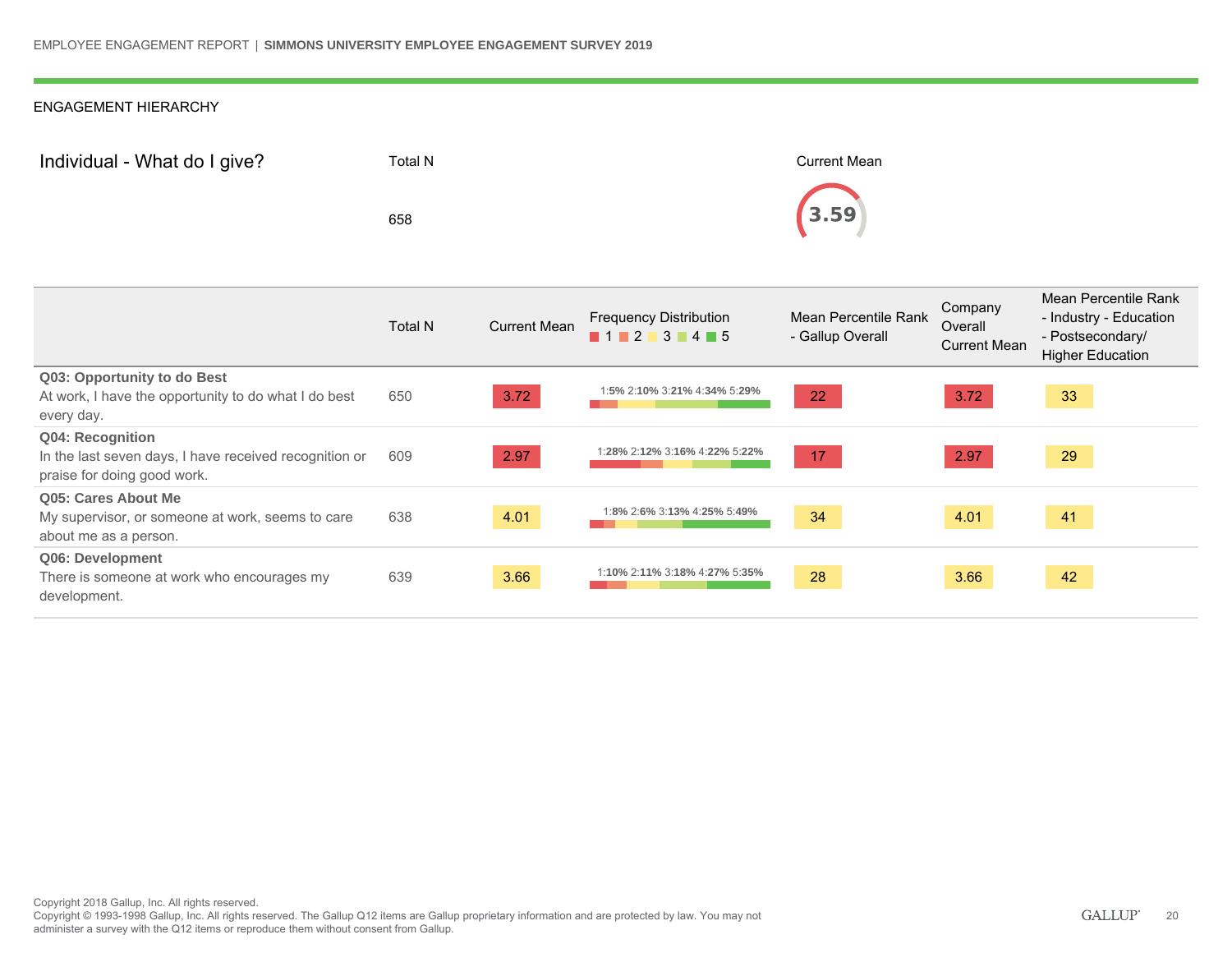| Teamwork - Do I belong here? | Total N | <b>Current Mean</b> |  |
|------------------------------|---------|---------------------|--|
|                              | 658     | 3.57                |  |

|                                                                                                         | <b>Total N</b> | <b>Current Mean</b> | <b>Frequency Distribution</b><br>$1$ 1 2 3 4 5 | Mean Percentile Rank<br>- Gallup Overall | Company<br>Overall<br><b>Current Mean</b> | Mean Percentile Rank<br>- Industry - Education<br>- Postsecondary/<br><b>Higher Education</b> |
|---------------------------------------------------------------------------------------------------------|----------------|---------------------|------------------------------------------------|------------------------------------------|-------------------------------------------|-----------------------------------------------------------------------------------------------|
| <b>Q07: Opinions Count</b>                                                                              | 644            | 3.57                | 1:10% 2:11% 3:20% 4:32% 5:28%                  | 30                                       | 3.57                                      | 44                                                                                            |
| At work, my opinions seem to count.                                                                     |                |                     |                                                |                                          |                                           |                                                                                               |
| Q08: Mission/Purpose<br>The mission or purpose of my organization makes me<br>feel my job is important. | 656            | 3.88                | 1:5% 2:9% 3:19% 4:29% 5:39%                    | 32                                       | 3.88                                      | 48                                                                                            |
| <b>Q09: Committed to Quality</b><br>My colleagues are committed to doing quality work.                  | 643            | 4.12                | 1:3% 2:6% 3:14% 4:31% 5:46%                    | 44                                       | 4.12                                      | 53                                                                                            |
| Q10: Best Friend<br>I have a best friend at work.                                                       | 573            | 2.69                | 1:31% 2:17% 3:21% 4:16% 5:15%                  | 8                                        | 2.69                                      | 22                                                                                            |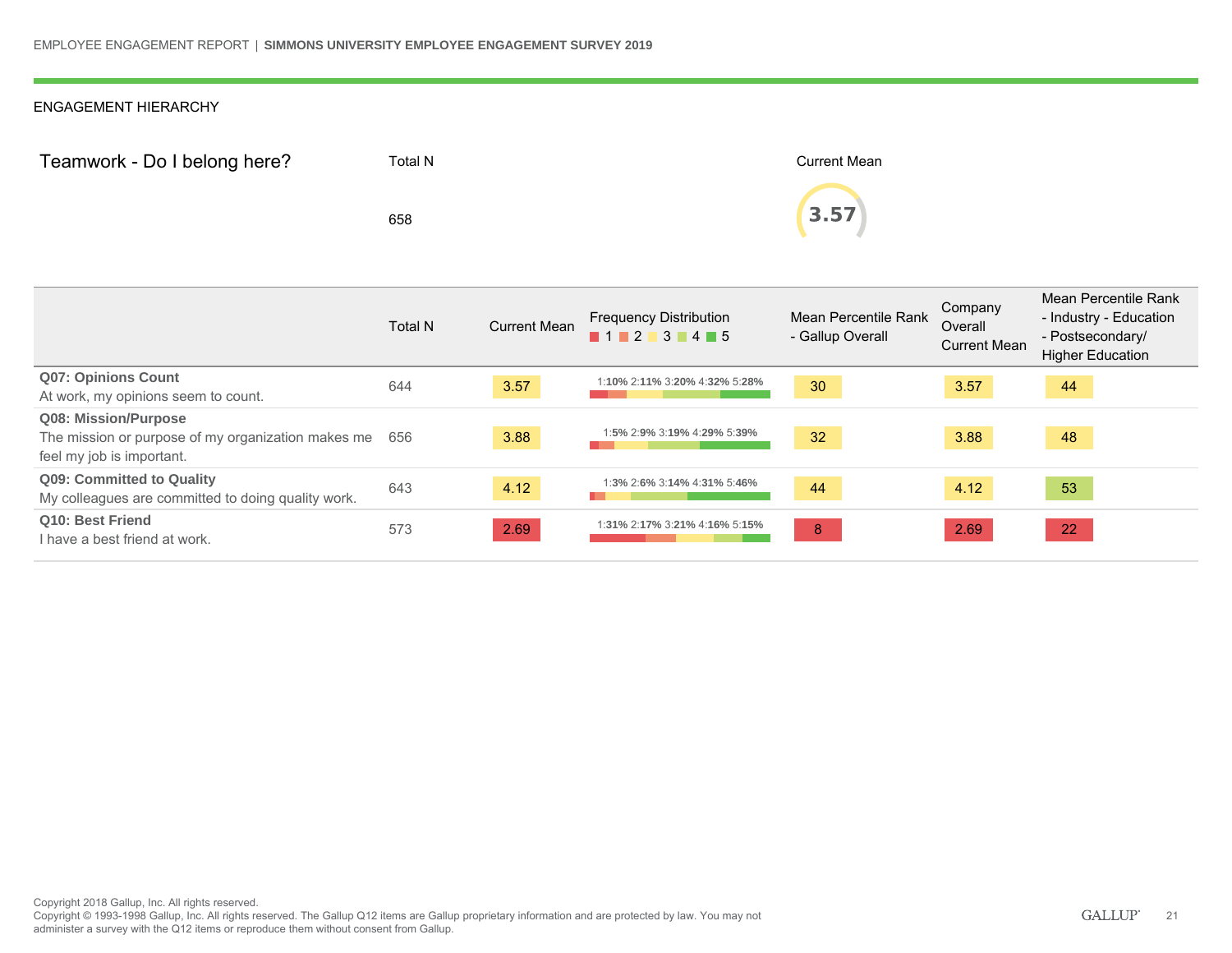| Growth - How can I grow? | Total N | <b>Current Mean</b> |
|--------------------------|---------|---------------------|
|                          | 642     | (3.62)              |

|                                                                                                 | <b>Total N</b> | <b>Current Mean</b> | <b>Frequency Distribution</b><br>$\blacksquare$ 1 $\blacksquare$ 2 $\blacksquare$ 3 $\blacksquare$ 4 $\blacksquare$ 5 | Mean Percentile Rank<br>- Gallup Overall | Company<br>Overall<br><b>Current Mean</b> | Mean Percentile Rank<br>- Industry - Education<br>- Postsecondary/<br><b>Higher Education</b> |
|-------------------------------------------------------------------------------------------------|----------------|---------------------|-----------------------------------------------------------------------------------------------------------------------|------------------------------------------|-------------------------------------------|-----------------------------------------------------------------------------------------------|
| Q11: Progress<br>In the last six months, someone at work has talked to<br>me about my progress. | 617            | 3.52                | 1:14% 2:9% 3:18% 4:26% 5:32%                                                                                          | 25                                       | 3.52                                      | 42                                                                                            |
| Q12: Learn and Grow<br>This last year, I have had opportunities at work to<br>learn and grow.   | 630            | 3.73                | 1:9% 2:10% 3:15% 4:32% 5:35%                                                                                          | 25                                       | 3.73                                      | 37                                                                                            |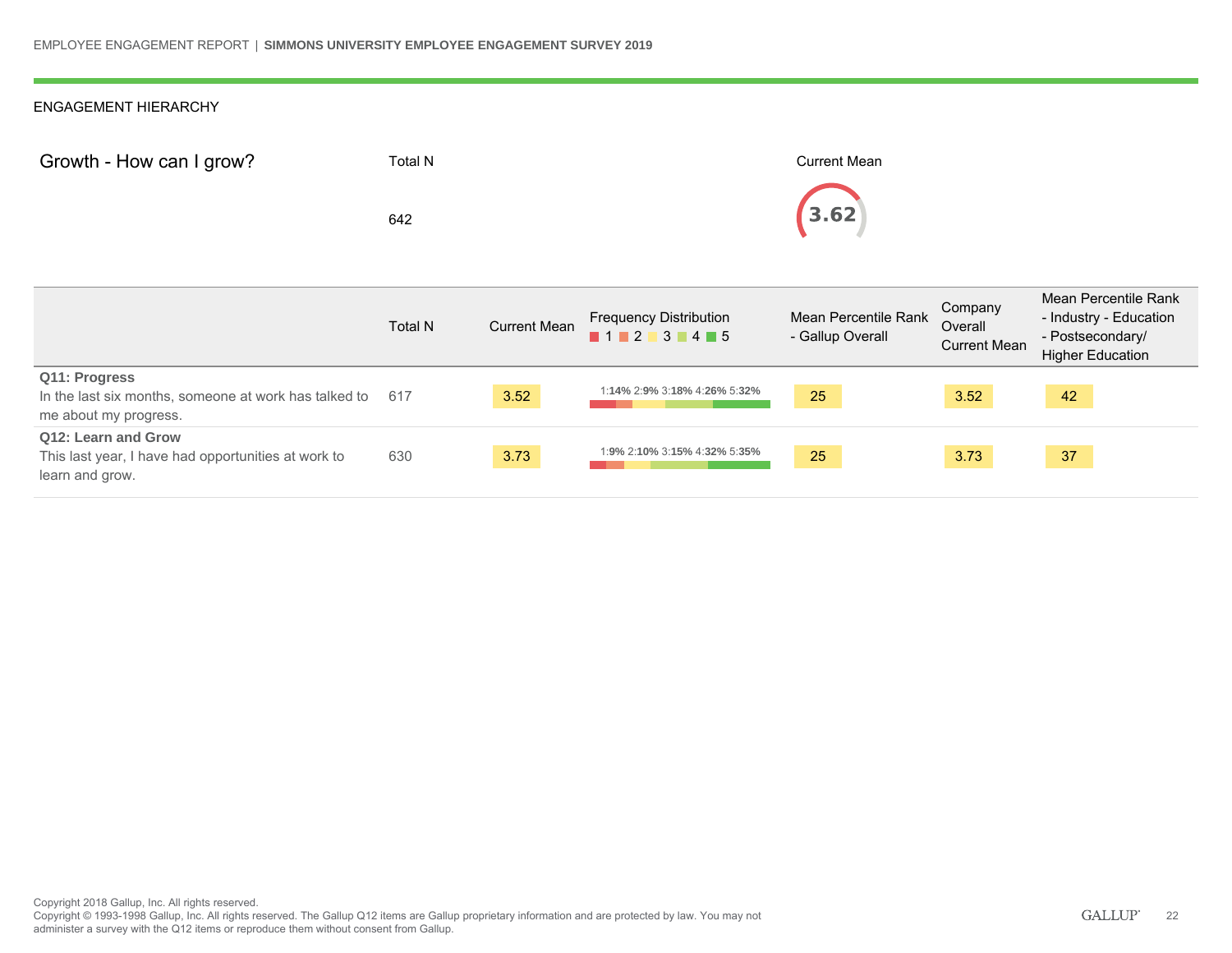### Engagement Index Engagement Index Ratio

There is a powerful link between employees who are engaged in their jobs and the achievement of crucial business outcomes.

1.76:1 1.76 engaged employees for each actively disengaged employee

|                                                                                                                                                                                | %   |
|--------------------------------------------------------------------------------------------------------------------------------------------------------------------------------|-----|
| <b>Engaged</b><br>Engaged employees feel involved in and enthusiastic about their work and<br>workplace; they are loyal and productive.                                        | 30% |
| <b>Not Engaged</b><br>Not Engaged employees are less likely to put high energy and passion into<br>their work and are less loyal and productive.                               | 53% |
| <b>Actively Disengaged</b><br>Actively disengaged employees are emotionally against the organization; they<br>are not loyal and are likely to undermine the efforts of others. | 17% |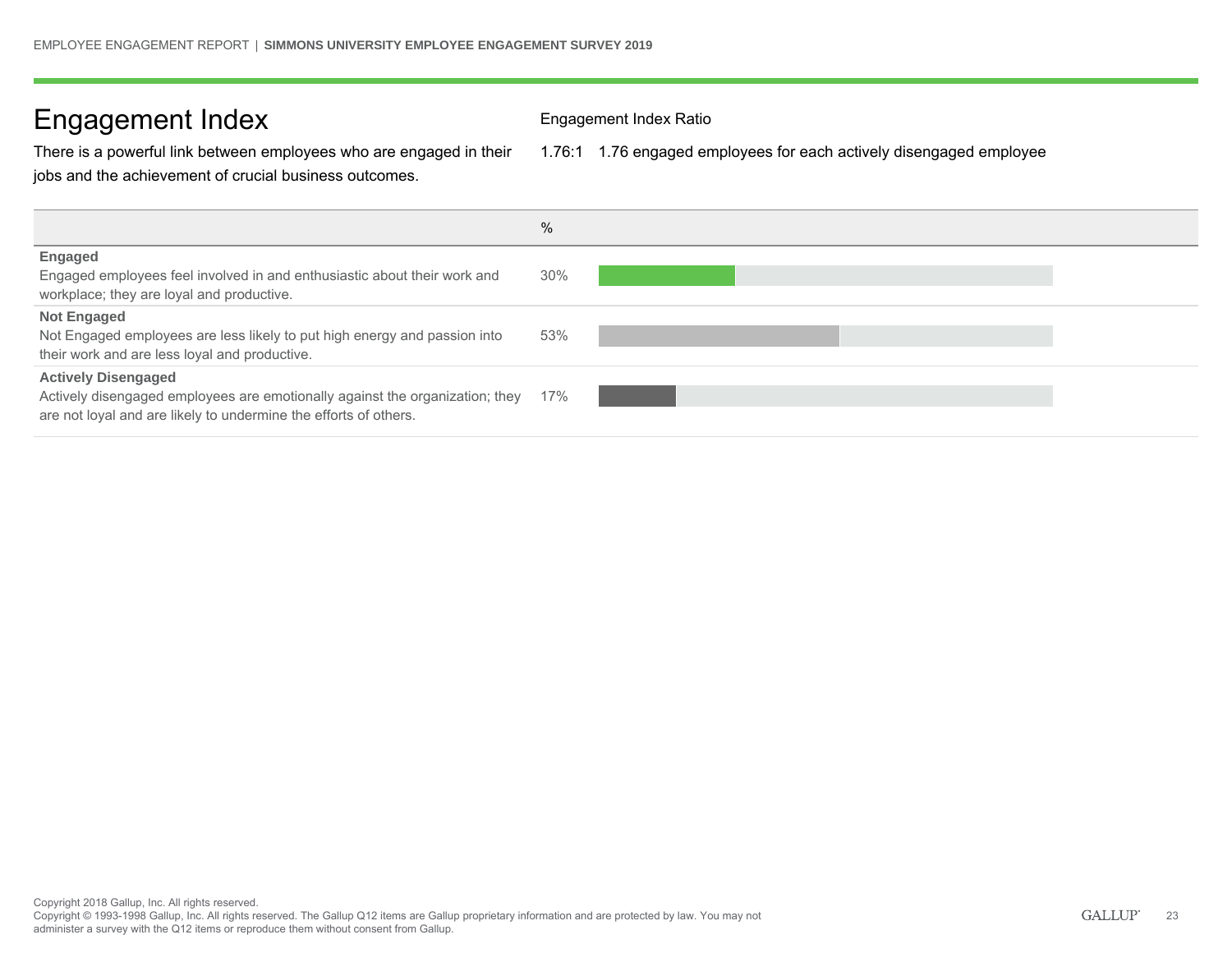### FOOTNOTES

\* - Scores are not available due to data suppression.

Not shown if n < 4 for Mean, Top Box, Verbatim Responses, and Sentiment, n < 10 for Frequency, or data is unavailable.

Meaningful change is represented by a green or red arrow if the score changes by 0.2 or more between survey periods.

Percentile Rank in Gallup Overall Database < 25th Percentile < 25-49th Percentile 50-74th Percentile < 75-89th Percentile < 90th Percentile

Sentiment Distribution **Positive Negative Neutral Mixed** 

Percent Engaged available when  $n \geq 30$ . All categories available when  $n \geq 100$ .

Sentiment Distribution is not available when n<50

Percent Engaged available when n ≥ 30. No topics available when n < 250. 5 topics available when n ≥ 250. 10 topics available when n ≥ 1000.

All text analytics are machine generated. Because we use machine learning to generate sentiments, results may not be 100% accurate.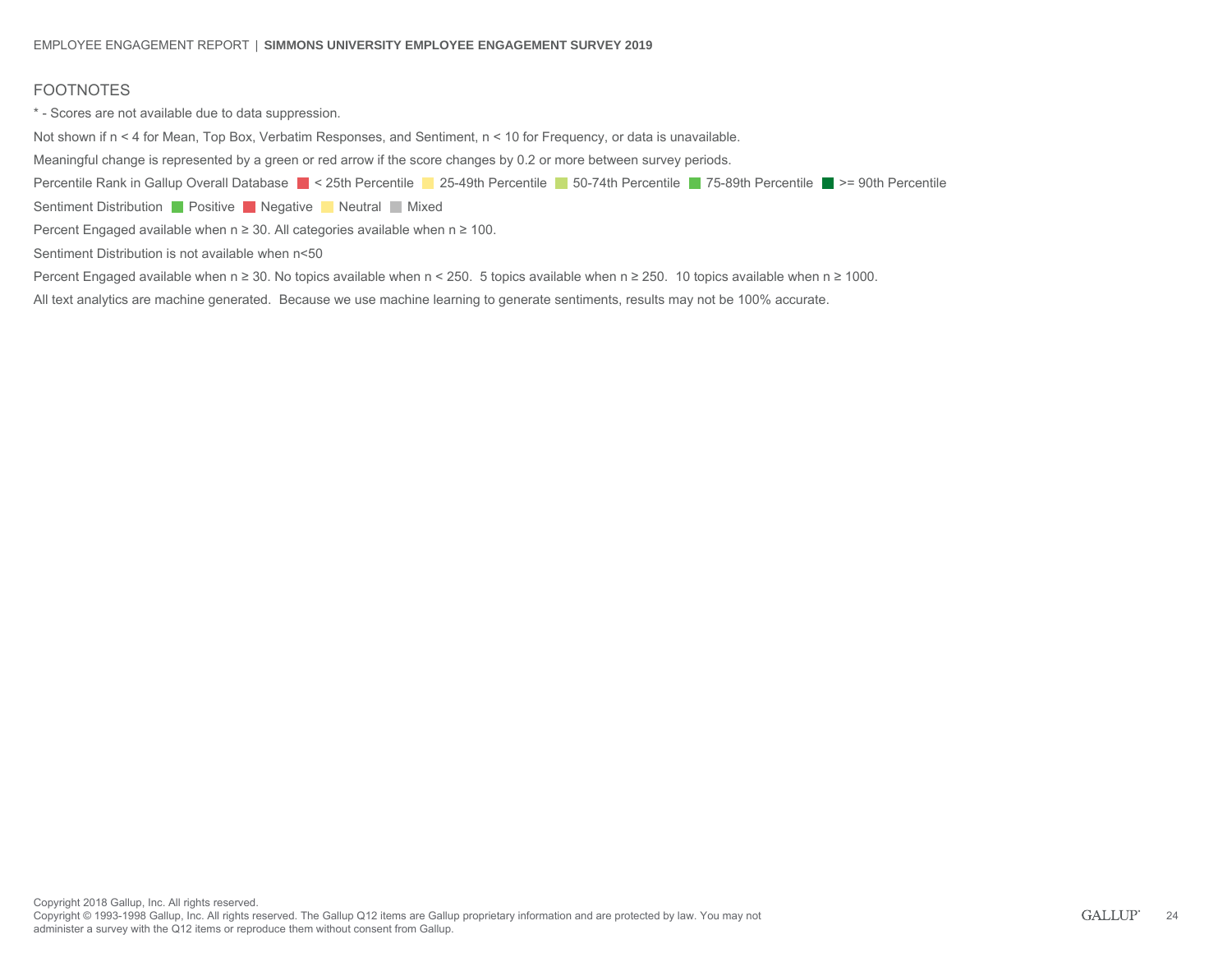### **GLOSSARY**

The glossary provides high-level definitions of terms within the engagement report. Because of the dynamic nature of this site, not all terms will be applicable to or displayed on your report. Please use the terms that are relevant to your team when discussing and interpreting the data.

### **ENGAGEMENT DEFINED**

**EMPLOYEE ENGAGEMENT**: Employee engagement refers to how committed an employee is to their organization, their role, their manager and their co-workers. Engagement drives performance. Gallup's research shows that more highly engaged employees give more discretionary effort at work and have higher productivity, profitability and customer service, as well as reduced turnover and safety incidents.

### **THE SURVEY ITEMS/QUESTIONS**

**OVERALL SATISFACTION**: Overall Satisfaction is a measure of how content your team is with the overall company as a place to work. Overall Satisfaction is not included in the Overall Workgroup Engagement (GrandMean) score. Being a satisfied employee does not equate with being engaged, though the two are highly related.

**Q01-Q12**: These items are Gallup's proprietary workgroup engagement questions (commonly referred to as the Q<sup>12®</sup>). These items were selected for their strong connection to performance outcomes and the ability to take action at the workgroup level.

INDICES: In addition to the Q<sup>12®</sup> items, Gallup has created a number of empirically-derived sets of indices, which are comprised of 3-4 questions each. Individual scores of each index item are provided, along with a combined index score, which measures the strength of the core index construct. These indices help companies strategically pinpoint and improve specific focus areas relevant to their current situation.

**CUSTOM ITEMS**: These items are unique to your company and can vary across companies and surveys. While these "additional" questions link to the Gallup Engagement hierarchy, they are not always within the power of the workgroup to influence or change. These questions can provide additional insights into employees' perceptions, the situational workplace environment or company-specific initiatives.

#### **EMPLOYEE ENGAGEMENT RESULTS**

**GRANDMEAN**: The GrandMean measures overall Workgroup Engagement, which is an average of the 12 Workgroup Engagement items (Q01-Q12). The higher your score (with a maximum possible score of 5), the more engaged your fellow employees are.

**ENGAGEMENT INDEX**: The Engagement Index (EI) is a macro-level indicator of an organisation's health that allows leaders to track the engagement levels of employees. This analysis identifies the percentage of participants who are engaged, not engaged and actively disengaged based on their responses to the Q<sup>12®</sup> survey items. You must have 100 employees participate to receive the full spectrum of responses for the EI. If you have 30<100 employees, the report will include the percentage of engaged employees only.

**ENGAGEMENT HIERARCHY**: Every employee has a distinct set of needs that follows a hierarchy, with basic needs at the foundation and growth at the top. Employees feel more or less engaged depending on how well they believe their needs are being met in the workplace.

#### **UNDERSTANDING THE SCORES**

**THE SURVEY SCALE**: The engagement survey utilises a 5-point scale with 1=Strongly Disagree and 5=Strongly Agree. For each question, employees have the option to also select